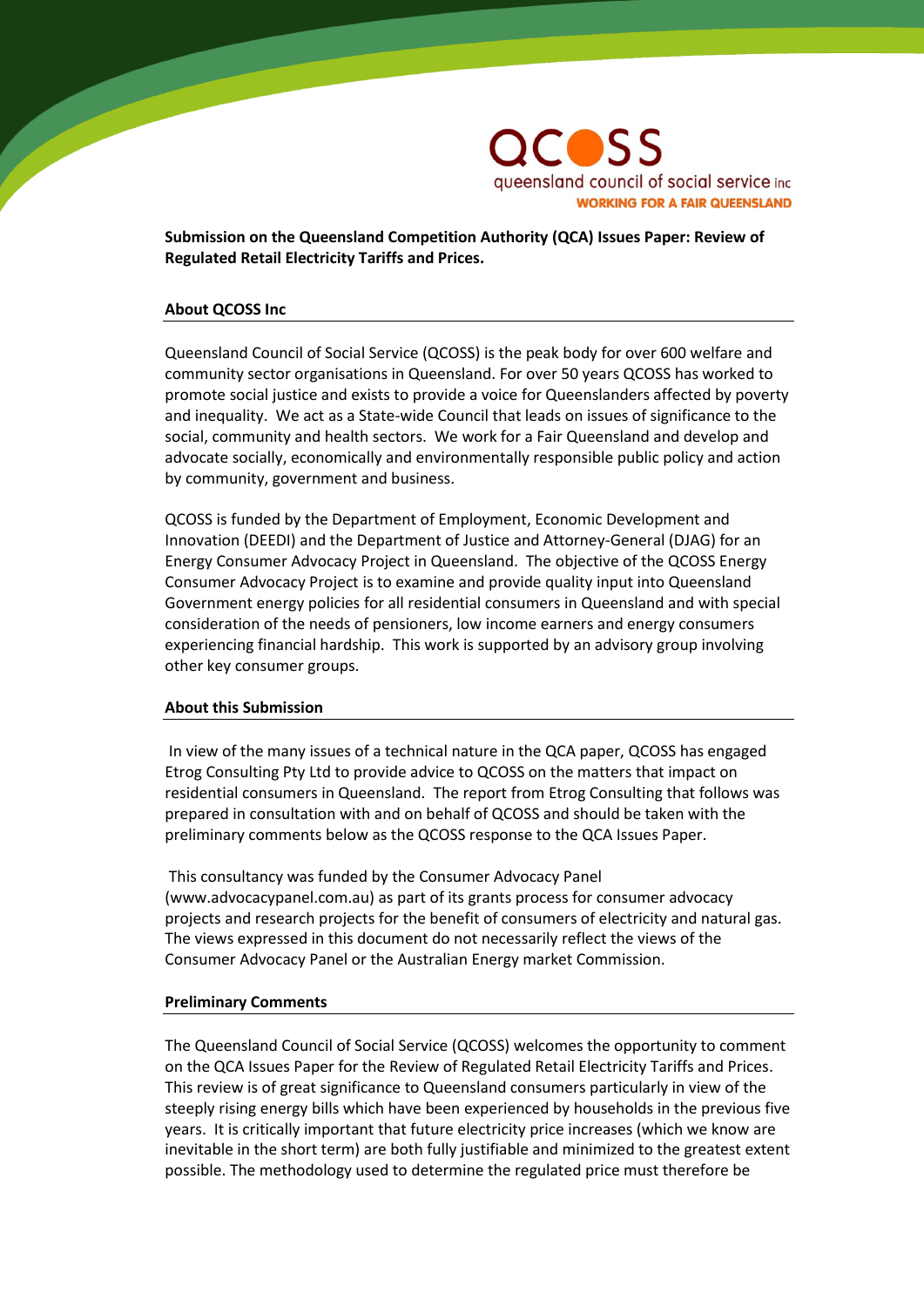defensible and based on the most accurate data available. Our views as to the appropriate considerations in assessing retail and energy costs are outlined in the following submission prepared by Etrog Consulting Pty Ltd.

The manner in which costs are allocated and recovered across the customer base through tariff design is another issue of great importance to consumers because tariff design can benefit some groups of consumers while others are significantly disadvantaged. Factors which will be influential include the household size and composition, their associated level of energy use, the degree to which this use is discretionary or not, and their capacity (financially or otherwise) to be more energy efficient.

Because this review is of such importance to consumers, we believe the public consultation process in the context of this review should be as extensive as possible. We appreciate the six week response period provided by the QCA in relation to the Issues Paper, however we would suggest that broader consultation opportunities need to be provided prior to the finalisation of a draft decision by the QCA. Specifically, we call on the QCA to organise one or more workshops with consumers and other stakeholders as part of the process. We believe that this is particularly important given the technical nature of many of the issues, and in recognition that consumer groups face barriers to responding to such reviews in terms of both expertise and resources.

We also believe that further information and analysis needs to be provided as part of this review in order to fully engage stakeholders and to ensure the utmost transparency of the process. As our detailed submission notes, there is information missing on a number of critical matters relating to the proposed tariff design. Most significantly, there is no publically available analysis of the customer impacts of the proposed changes to tariffs, and this makes it very difficult to comment on the appropriateness of the proposals. Additionally, we would want to work with government to consider the appropriateness of the existing concessions for vulnerable customers in light of any specific customer impacts, and if necessary to assist in the design of a more appropriate package of supports for vulnerable customers. We propose that the QCA provide all the information that is available in subsequent stages of the consultation, if necessary liaising with the Queensland Government and Energex for relevant data that has been considered in their separate deliberations.

We note that there is a fundamental problem with the proposal to directly base retail tariffs on the network tariffs developed by Energex. That is, neither the QCA nor consumers will have a direct opportunity to influence these tariffs. Ironically, this approach seeks to build a 'regulated tariff' from a set of tariffs that are essentially unregulated (other than the extent to which they achieve cost recovery with in the distribution revenue cap). Further, at the current time we have minimal detail of the Energex tariffs, or of the rationale or modeling on which they will be based. For that reason, we would also suggest that it is important to engage Energex in the broader consultation process. For example Energex should be asked to present information on their tariffs and any customer impact assessment or other modeling they have undertaken.

Our response to the more specific questions asked by the QCA in the Issues Paper follow in the submission prepared on our behalf by Etrog Consulting Pty Ltd. We look forward to continuing to represent the interests of Queensland consumers in all energy related matters. For further information or to clarify any aspect of this submission, please contact Linda Parmenter, Manager Low Income Consumer Advocacy on 3004 6900 or emai[l lindap@qcoss.org.au.](mailto:lindap@qcoss.org.au)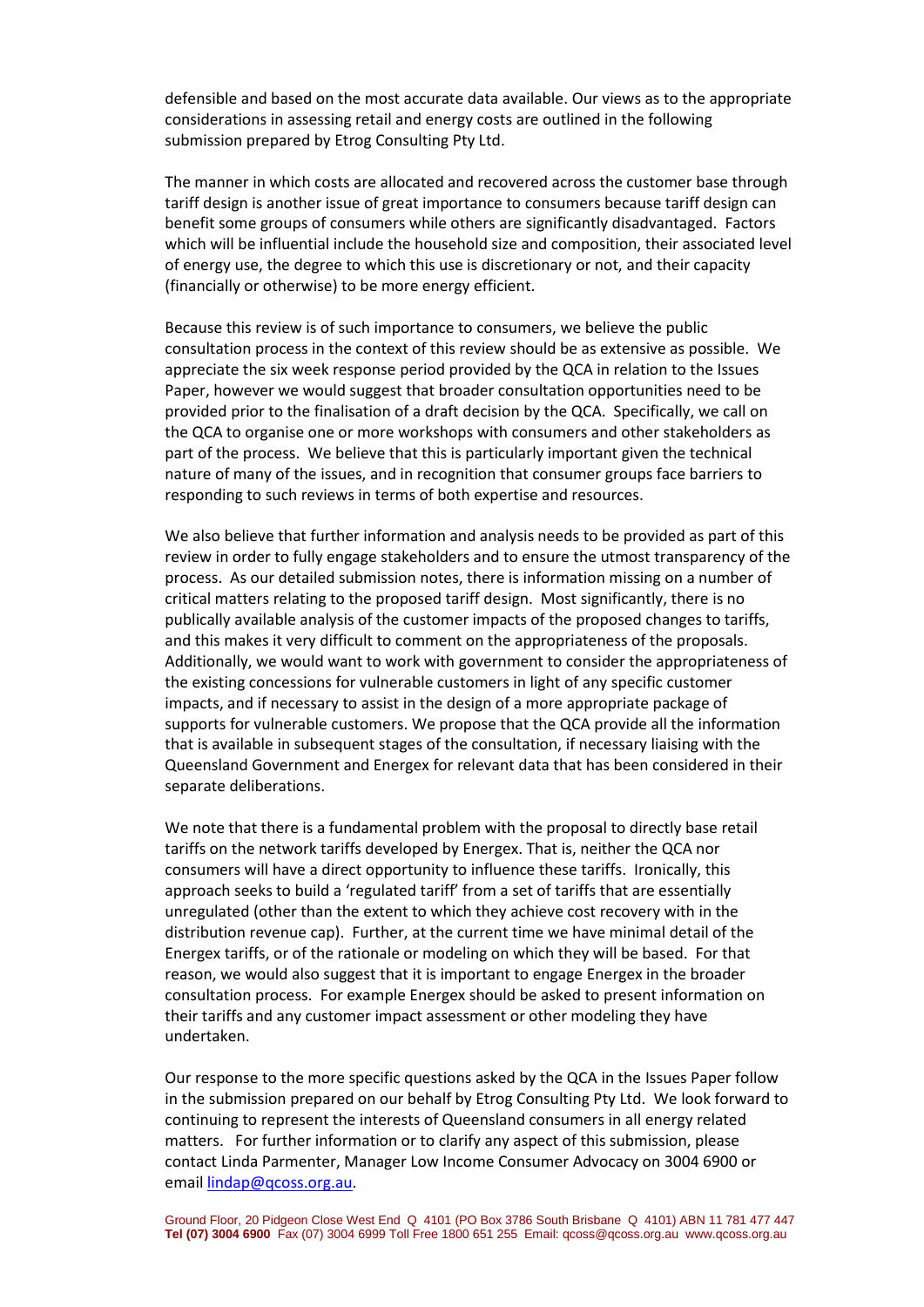

**REPORT** 

#### **Prepared for:**

Queensland Council of Social Service (QCOSS) 20 Pidgeon Close West End, Queensland 4101

# Review of Regulated Retail Electricity Tariffs and Prices

#### **Prepared by:**

Etrog Consulting Pty Ltd Melbourne Australia +61 403 444141 etrogconsulting@gmail.com

Date: 5 August 2011 Author: David Prins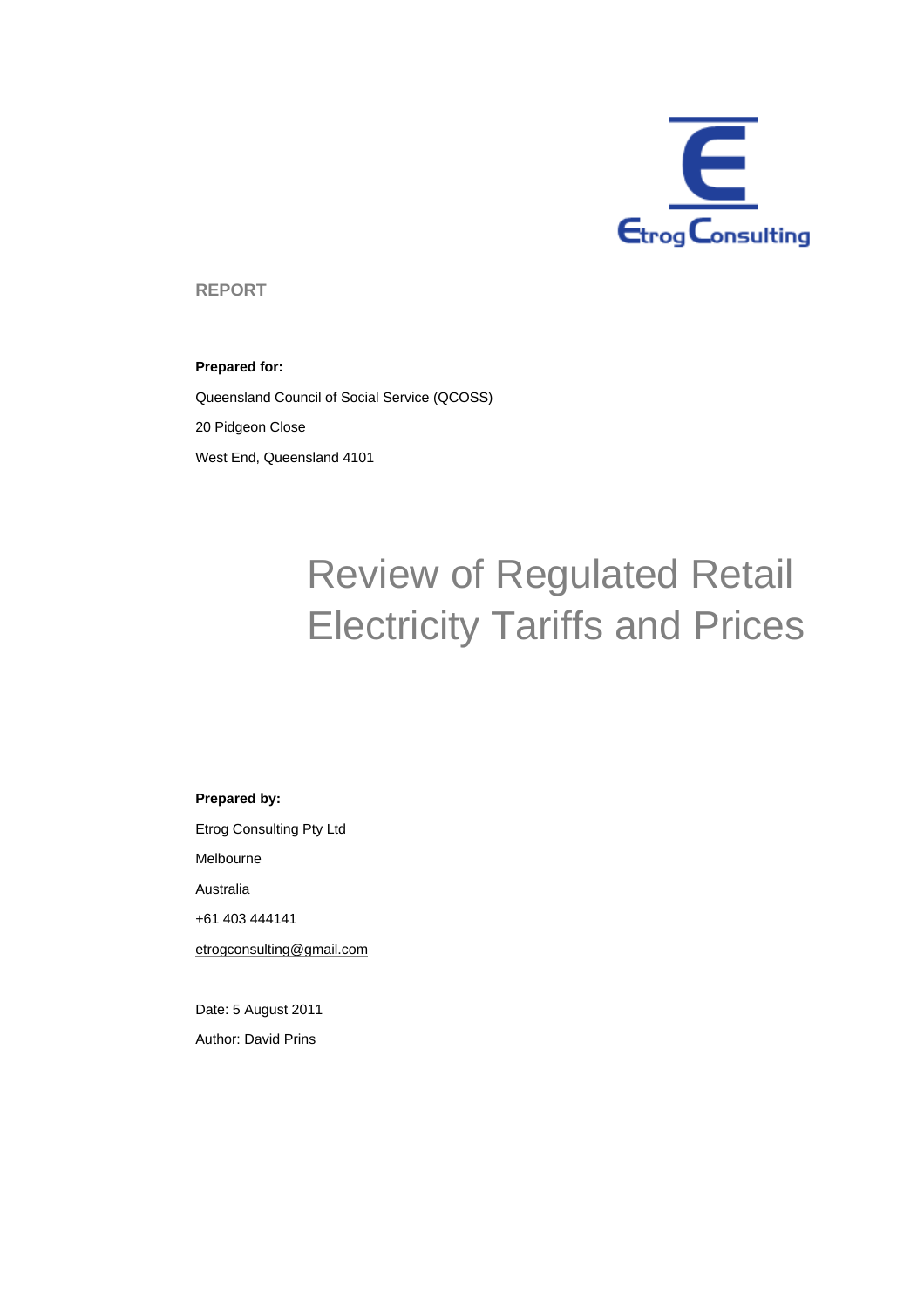

# **DISCLAIMER**

This document has been prepared for Queensland Council of Social Service (QCOSS). Etrog Consulting and its authors make no representation or warranty to any other party in relation to the subject matter of this document as to the accuracy or completeness of the material contained in this document.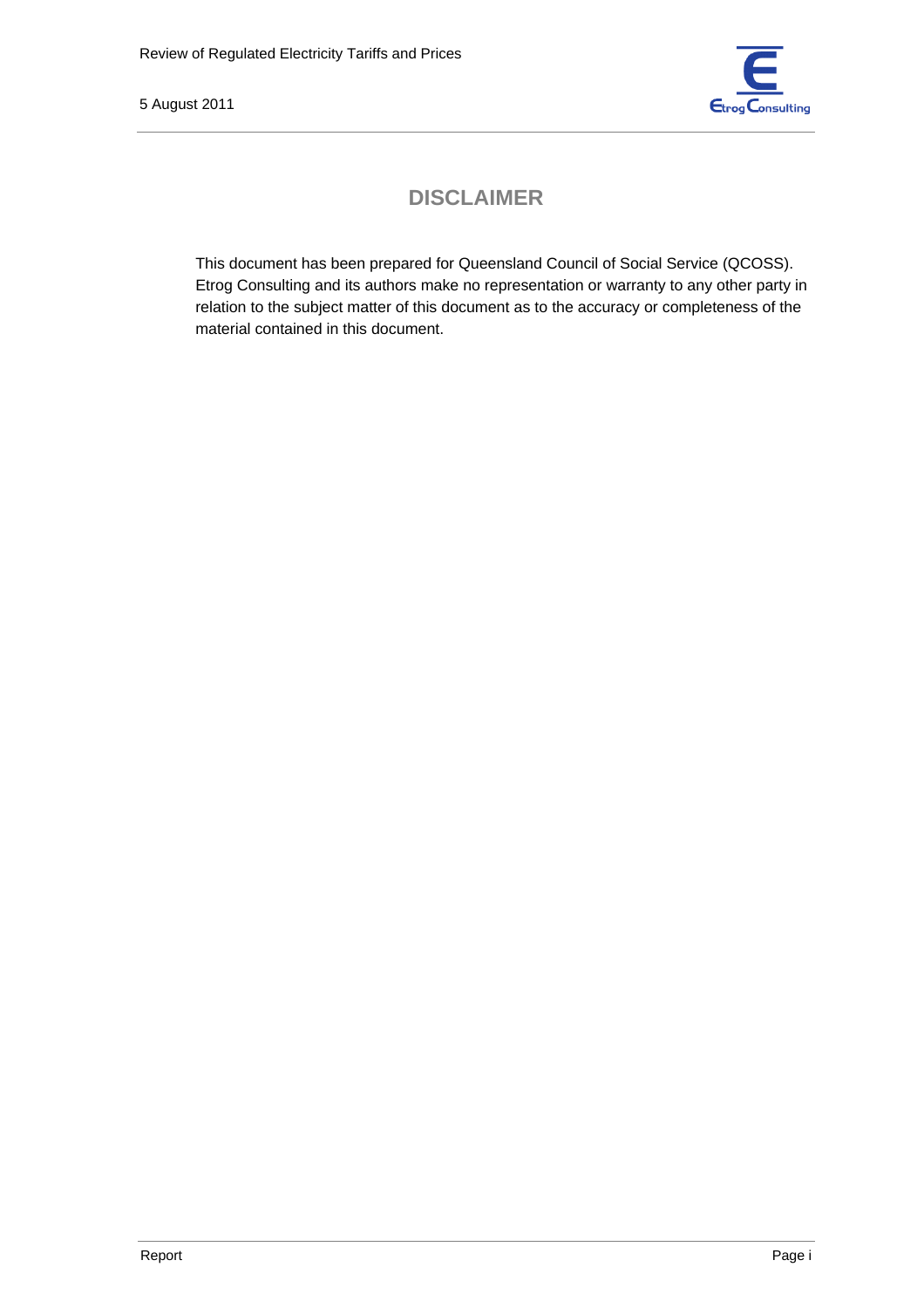

# **TABLE OF CONTENTS**

| 1 <sub>1</sub> |      |                                                                                |  |
|----------------|------|--------------------------------------------------------------------------------|--|
|                | 1.1. |                                                                                |  |
|                | 1.2. |                                                                                |  |
| 2.             |      |                                                                                |  |
|                | 2.1. |                                                                                |  |
|                | 2.2. |                                                                                |  |
|                | 2.3. | COSTS OF MEETING OBLIGATIONS UNDER ENVIRONMENTAL SCHEMES 4                     |  |
|                | 2.4. |                                                                                |  |
|                | 2.5. |                                                                                |  |
|                | 2.6. |                                                                                |  |
| 3.             |      |                                                                                |  |
|                | 3.1. | THE NATURE OF THE RETAILER WHOSE RETAIL COSTS ARE CONSIDERED 6                 |  |
|                | 3.2. | TREATMENT OF CUSTOMER ACQUISITION AND RETENTION COSTS (CARC)  6                |  |
|                |      | 3.2.1.                                                                         |  |
|                |      | 3.2.2.                                                                         |  |
|                |      | 3.2.3.                                                                         |  |
|                | 3.3. |                                                                                |  |
|                | 3.4. |                                                                                |  |
| $\mathbf{4}$ . |      |                                                                                |  |
|                | 4.1. |                                                                                |  |
|                | 4.2. |                                                                                |  |
|                | 4.3. |                                                                                |  |
|                |      | 4.3.1.                                                                         |  |
|                |      | 4.3.2.                                                                         |  |
|                |      | 4.3.3.                                                                         |  |
|                |      | 4.3.4.                                                                         |  |
|                | 4.4. | TIMES OF APPLICATION OF PEAK AND SHOULDER PERIODS IN THE VOLUNTARY TIME OF USE |  |
|                | 4.5. |                                                                                |  |
| 5.             |      |                                                                                |  |
|                | 5.1. |                                                                                |  |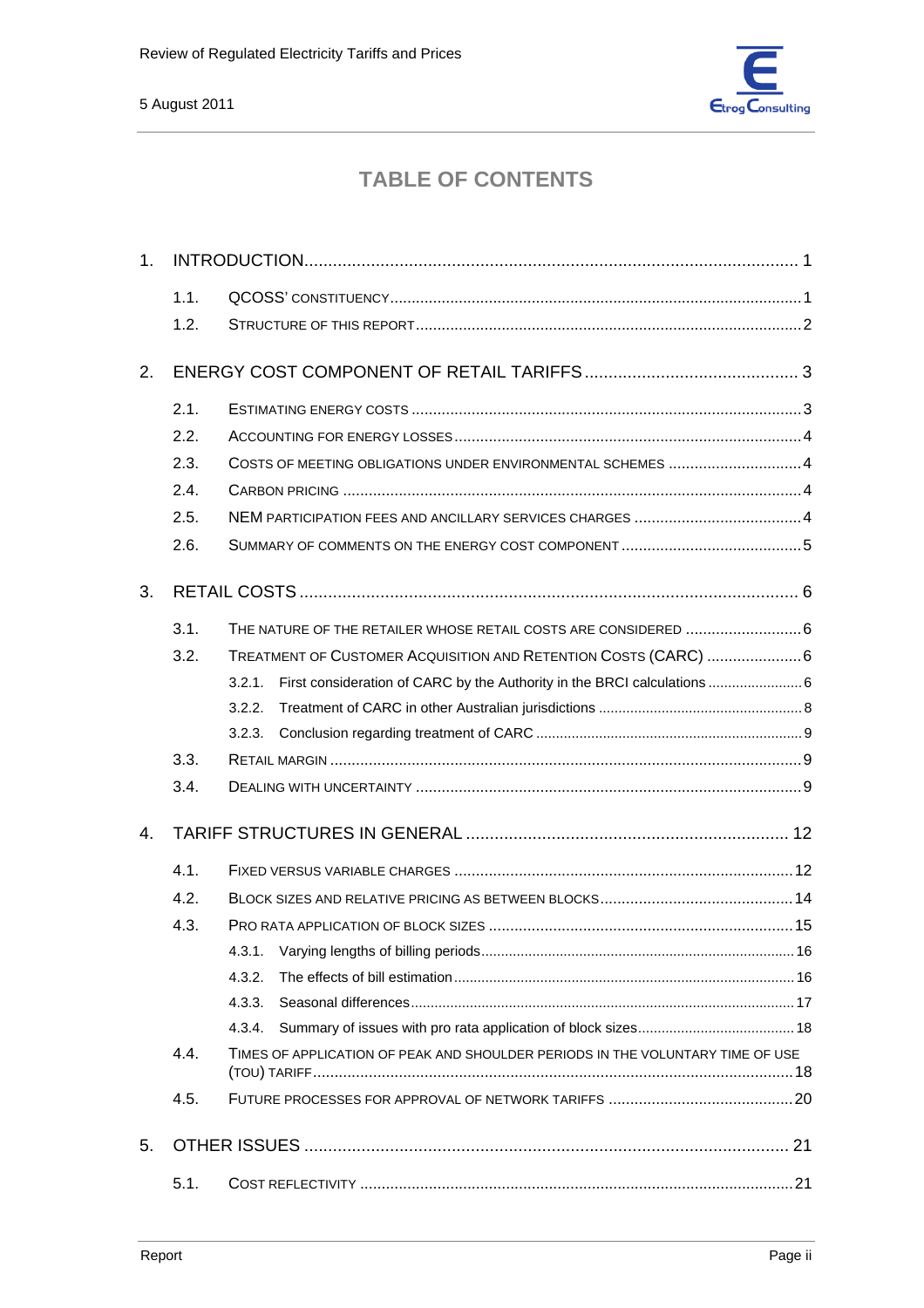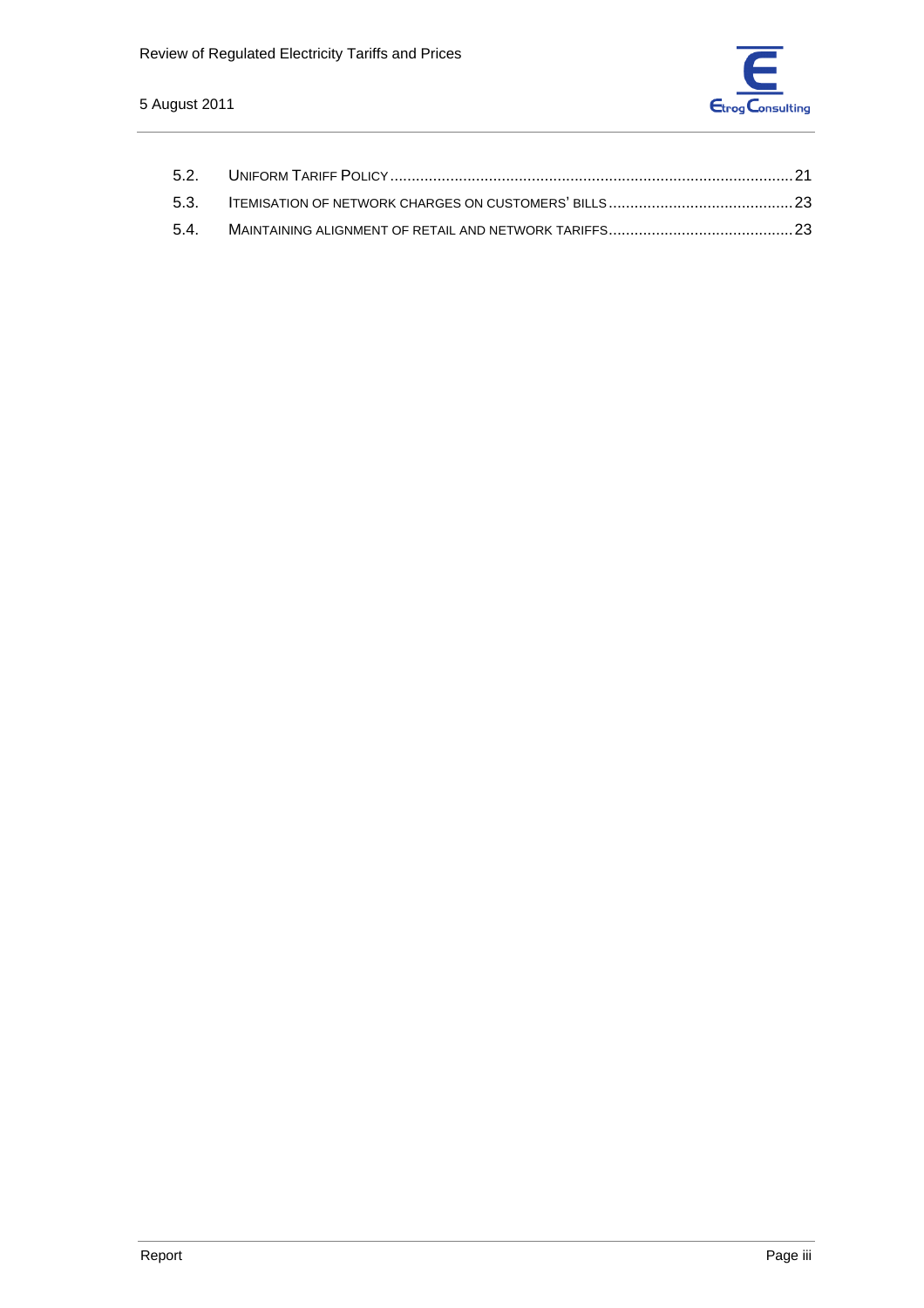

## **1. INTRODUCTION**

This report has been prepared by Etrog Consulting Pty Ltd for Queensland Council of Social Service (QCOSS). It comments on the Issues Paper on Regulated Retail Electricity Tariffs and Prices which was published by the Queensland Competition Authority (the Authority) on 24 June 2011, inviting submissions from interested parties on a range of issues the Authority will be required to consider in conducting its review of regulated retail electricity tariffs and prices, including in relation to network costs, energy costs, retail costs and the structure of tariffs.

Energex's network tariffs are the basis on which regulated retail electricity tariffs will be constructed in Queensland from 1 July 2012. For each network tariff, there will be a corresponding retail tariff. While the Authority does not approve network tariffs, it also welcomes comments from stakeholders on the network tariff structure proposed by Energex and its implications for the development of retail tariffs and prices.1

The Authority has requested that submissions to the Issues Paper and comments on Energex's proposed network tariff structure for 2012-13 should be received by 5 August 2011. This report has been developed in consultation with QCOSS with the understanding that QCOSS is intending to include this report in its submission to the Authority on the Issues Paper on Regulated Retail Electricity Tariffs and Prices, and Energex's proposed network tariff structure for 2012-13.

## **1.1. QCOSS' CONSTITUENCY**

QCOSS represents the interests of residential consumers, with a particular focus on low income and other vulnerable consumers, and we would have liked to have been able to model the effects that the new proposed regulated tariffs and prices will have on QCOSS' constituency, and to have taken into account the results of that modelling in this report. However, we have found it impossible to do any meaningful modelling, because there is too much uncertainty. Even in Energex's proposed network tariff structure for 2012-13, the block sizes are only proposed, we don't have data showing the distribution of usage across the Energex area for customers at large, let alone for low income consumers, we do not know what will be the magnitude of the fixed charge as compared to the variable charges in the network tariffs, and we do not know what will be the magnitude of the differences between the variable charges in each block of the proposed inclining block tariff. Will they be significantly different, or hardly different? As explained later in this report, these issues will be very significant to QCOSS' constituency, and could have a major effect in determining whether low income consumers are better off or worse off as a result of the proposed changes.

<sup>1</sup> The Issues Paper and Energex's proposed network tariff structure for 2012-13 have been published on the Authority's website at www.qca.org.au/electricity-retail/RevEPandTS/IssuesPaper.php.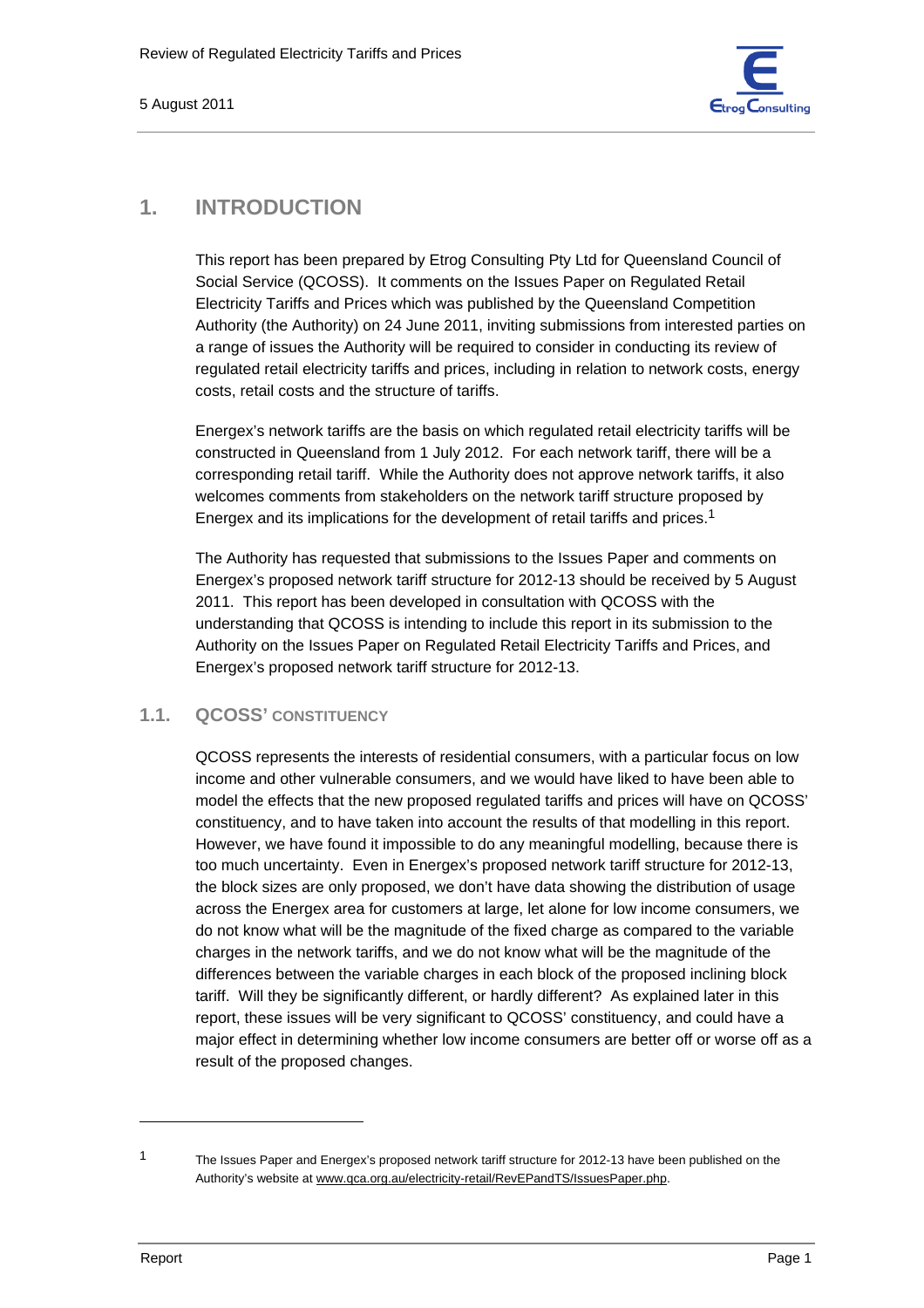

We urge the Authority and the Queensland Government to make available at the earliest opportunity sufficient data to enable this modelling to be undertaken, and also for those parties to release any modelling that they have already undertaken to support the policy decisions that have been made to date.

Low income customers are supported by a range of concessions and other measures in line with the Queensland Government's social policy objectives. Depending on the outcomes that result from the current review of regulated electricity tariffs and prices, the existing measures may be adequate or may prove highly inadequate to be effective at assisting low income consumers in future. Major restructuring of the concessions framework may be required, and it is better that this is known sooner rather than later, so that appropriate changes can be made to the concessions framework in time before new regulated tariffs and prices are implemented. Financial counsellors and others who advise these consumers also need prior information on how any new tariffs will affect their clients, so that they can give them appropriate advice on their use of electricity, their budgeting, and any assistance that may be available to them.

#### **1.2. STRUCTURE OF THIS REPORT**

The remainder of this report comments on various matters in regard to the Issues Paper on Regulated Retail Electricity Tariffs and Prices, and Energex's proposed network tariff structure for 2012-13.

- Sections 2 and 3 consider energy costs and retail costs respectively.
- Section 4 covers tariff structures in general.
- Section 5 covers various other issues.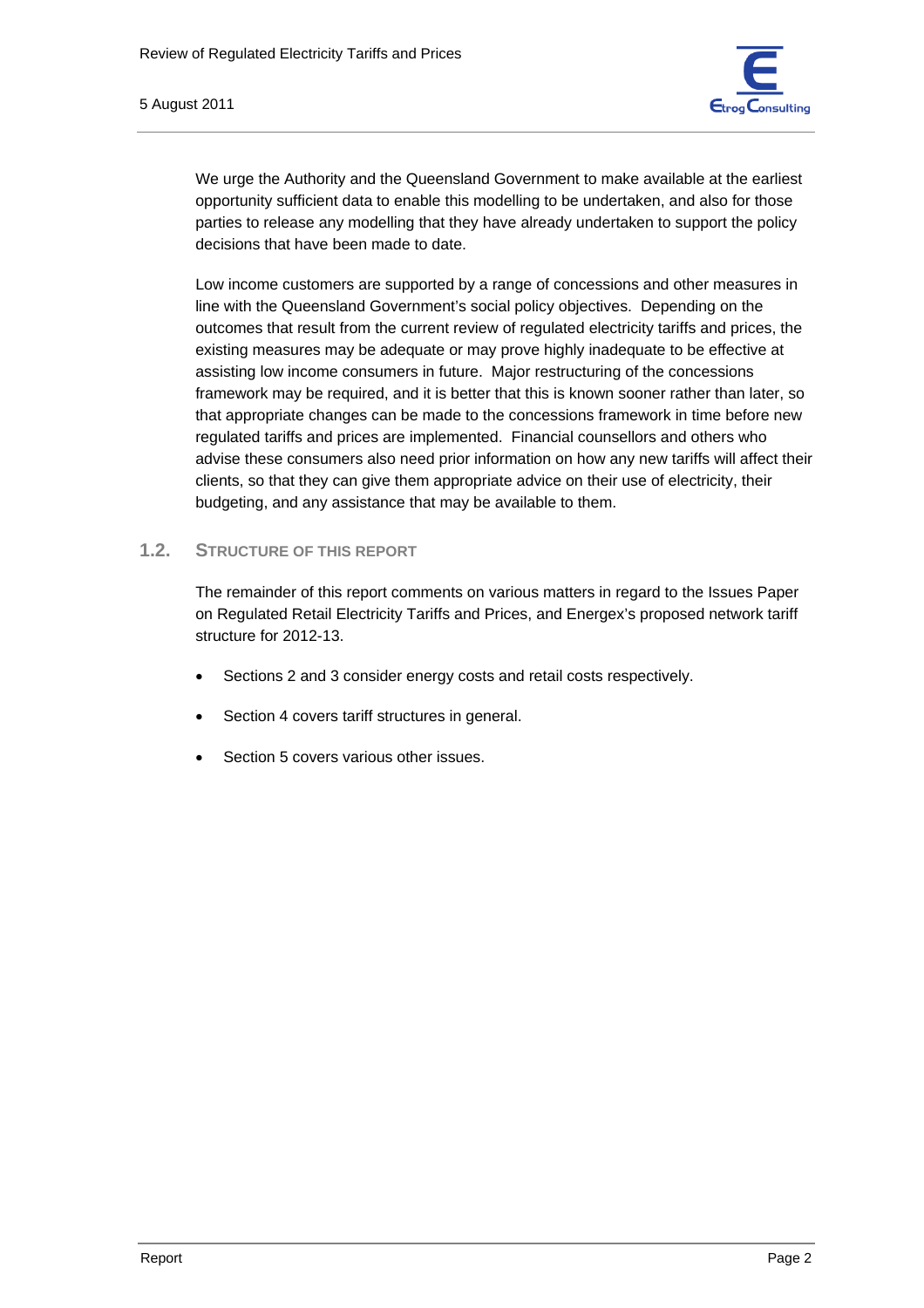

# **2. ENERGY COST COMPONENT OF RETAIL TARIFFS**

## **2.1. ESTIMATING ENERGY COSTS**

The Authority has asked how energy costs should be reflected in regulated tariffs. We believe that energy costs should be estimated based on actual costs of supplying energy, and quoted market prices for contracts are a good proxy for that. Long Run Margin Cost (LRMC) is a theoretical concept and is not a reflection of what retailers actually pay. There is no basis for a LRMC "floor", and if there were to be a "floor" it would reasonably be counter-balanced with a "cap". In regard to an LRMC "floor", we concur with the comment in the Issues Paper:

*The Authority also questioned why this security would be needed with regulated prices but not if the market was entirely deregulated, in which case only market costs would be available.*2

We ask the same question and have no reasonable answer other than that a LRMC "floor" is not required. We agree with the view of the Independent Competition and Regulatory Commission (ICRC) that regulated retail prices should not be used to attempt to correct concerns about the long-term investment in electricity generation.<sup>3</sup>

We also point out that a LRMC approach is opaque as it requires the Authority to rely on an external consultant who will calculate LRMC based on their proprietary model. That model will not be released to others, each consultant's proprietary model will produce a different result, and no-one other than the consultant can reproduce the results. The workings of the model and the results cannot be checked or audited. In contrast, using publicly available market prices is transparent and easily reproducible.

Instead of using a proprietary model to forecast spot prices, the Authority could rely on historical spot price outcomes against which to model forward contract prices, following the lead of the ICRC.<sup>4</sup> This should produce results that are more transparent, and more easily checked and auditable. It would remove the Authority's reliance on an external consultant with their own proprietary model, and enable the Authority to undertake the modelling in-house or to put the modelling out to competitive tender to a wider range of consultants, given the removal of the requirement for a proprietary model.

<sup>2</sup> Issues Paper, page 10

<sup>3</sup> See *Final Technical Paper: Model for determining the energy purchase cost of the transitional franchise tariffs*, Report 3 of 2010, ICRC, March 2010, section 3.2, available at http://www.icrc.act.gov.au/\_\_data/assets/pdf\_file/0009/184878/Report3\_2010\_Technical\_Paper\_Final\_ICRC\_W eb.pdf

<sup>4</sup> See *Final Decision: Retail prices for non-contestable electricity customers 2010-2012*, Report 7 of 2010, ICRC, June 2010, section 7.3.1, available at http://www.icrc.act.gov.au/\_\_data/assets/pdf\_file/0018/194310/Report\_7\_of\_2010\_11\_June\_2010.pdf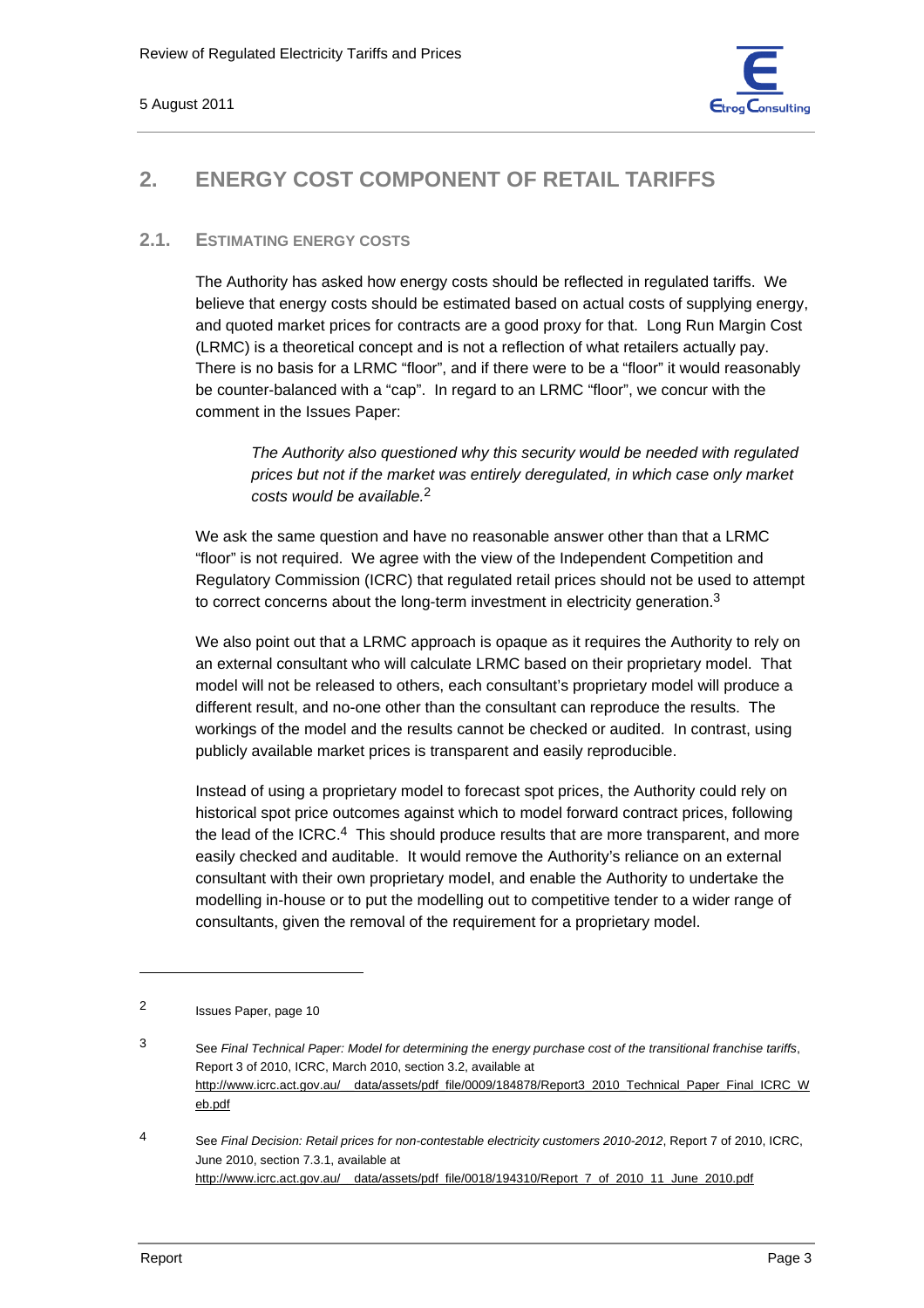

#### **2.2. ACCOUNTING FOR ENERGY LOSSES**

As stated in the Issues Paper:

*AEMO calculates system loss factors for each NEM region and these are publicly available on its website. Distribution losses are approved and published by the AER.*5

These are the loss factors that impact on retailers' costs, and these are the ones that should be applied in the estimation of energy costs. The Authority should not use average loss factors published by Powerlink, as these do not bear upon the energy costs faced by the retailer.

**2.3. COSTS OF MEETING OBLIGATIONS UNDER ENVIRONMENTAL SCHEMES**

These should be estimated using market prices, as these best reflect the costs actually incurred by retailers.

#### **2.4. CARBON PRICING**

Carbon pricing should not impinge directly on retailers. Rather it will impinge on generators, and will be reflected in energy purchase costs in future contract prices and forecast spot prices and will therefore be accounted for in the energy purchase cost methodology discussed above, as envisaged in the Issues Paper. To a large extent, these prices already reflect future expected carbon pricing. It is possible that there will be extra administrative requirements on retailers, which will impinge on retail costs, but they cannot currently be foreseen.

#### **2.5. NEM PARTICIPATION FEES AND ANCILLARY SERVICES CHARGES**

We have no issue with these being estimated in future as per the existing Benchmark Retail Cost Index (BRCI) framework.

<sup>5</sup> Issues Paper, page 16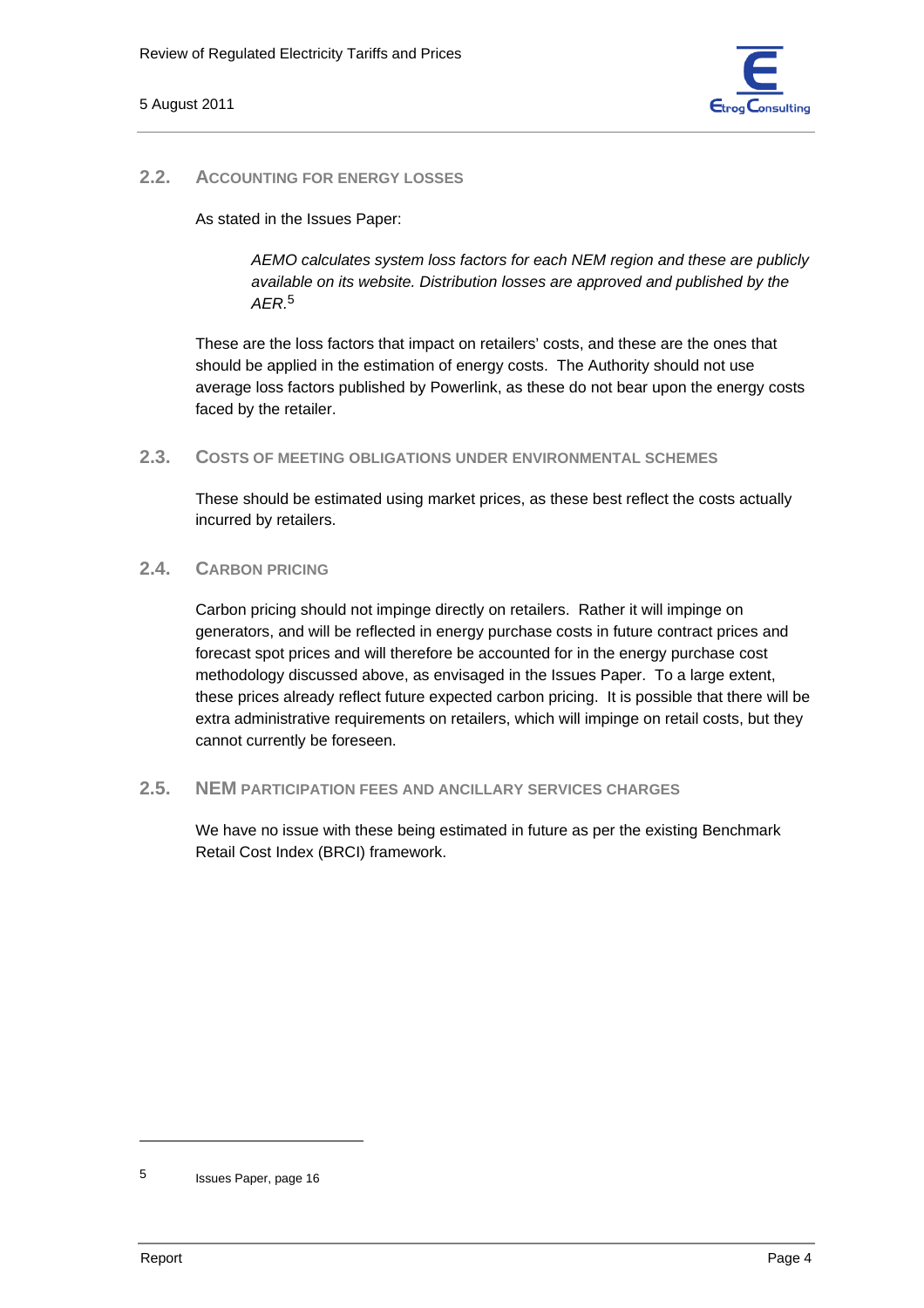

#### **2.6. SUMMARY OF COMMENTS ON THE ENERGY COST COMPONENT**

Energy costs should be estimated based on actual costs of supplying energy, and quoted market prices for contracts are a good proxy for that. LRMC should not be used.

Methodologies that rely on proprietary models that cannot be checked or audited should be avoided.

Loss factors should be those that are used in wholesale settlement, and not the average loss factors that are derived by Powerlink.

Other costs should be based on actual costs derived from market prices. Carbon pricing should only add to retailers' costs where proven to have a material impact that is not accounted for elsewhere.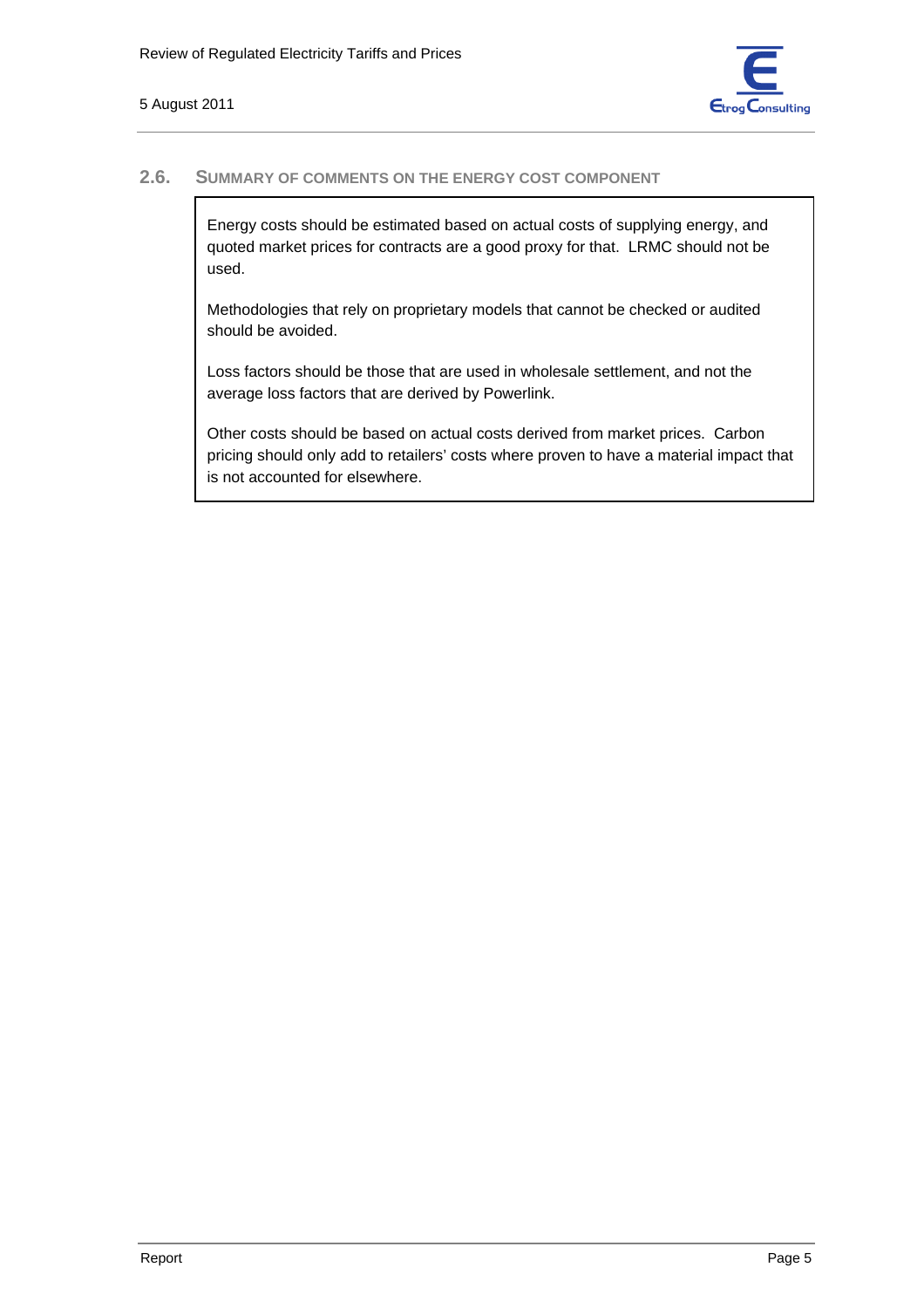

## **3. RETAIL COSTS**

#### **3.1. THE NATURE OF THE RETAILER WHOSE RETAIL COSTS ARE CONSIDERED**

The Issues Paper raises the important question of the nature of the retailer whose retail costs will be considered in regulated retail electricity tariffs in Queensland.

Given that they are regulated retail electricity tariffs, we believe that the appropriate retailers to consider are the actual retailers that are supplying electricity under those tariffs in the Energex area. Predominantly these are AGL and Origin Energy – both sophisticated retailers with large economies of scale through serving large numbers of customers in Queensland, and literally millions of customers across the National Electricity Market (NEM). The allowances that are made for retail costs in the regulated retail electricity tariffs should recognise these economies and expected efficiencies.

Some allowance may be made for the fact that in Queensland, any retailer operating in the State serving eligible customers on market offers may be asked to serve those customers on regulated tariffs. These would be existing retailers operating in Queensland, and not new entrants, and therefore their market entry costs are already sunk (though they could be relatively new to Queensland).

Regulated retail electricity tariffs should be based on the costs of retailers that are actually required to offer regulated retail electricity tariffs. These are retailers that are already operating in Queensland and already offering market contracts. In analysing retail costs as a component of regulated retail electricity tariffs, the Authority should recognise that most of the customers on regulated retail electricity tariffs in Queensland are served by AGL and Origin Energy – both sophisticated retailers with large economies of scale through serving large numbers of customers in Queensland, and literally millions of customers across the NEM. The allowances that are made for retail costs in the regulated retail electricity tariffs should recognise these economies and expected efficiencies.

## **3.2. TREATMENT OF CUSTOMER ACQUISITION AND RETENTION COSTS (CARC)**

**3.2.1. First consideration of CARC by the Authority in the BRCI calculations** 

When the BRCI was first calculated in 2007, CRA noted that with regard to whether any customer acquisition and retention costs should be included in the calculation of the Queensland BRCI for 2007-08, there were three major options:6

<sup>6</sup> Calculation of the Benchmark Retail Cost Index for 2006-07 and 2007-08, Final Report, 7 May 2007, section 4.1.9, available at http://www.qca.org.au/files/CRA\_BRCI.pdf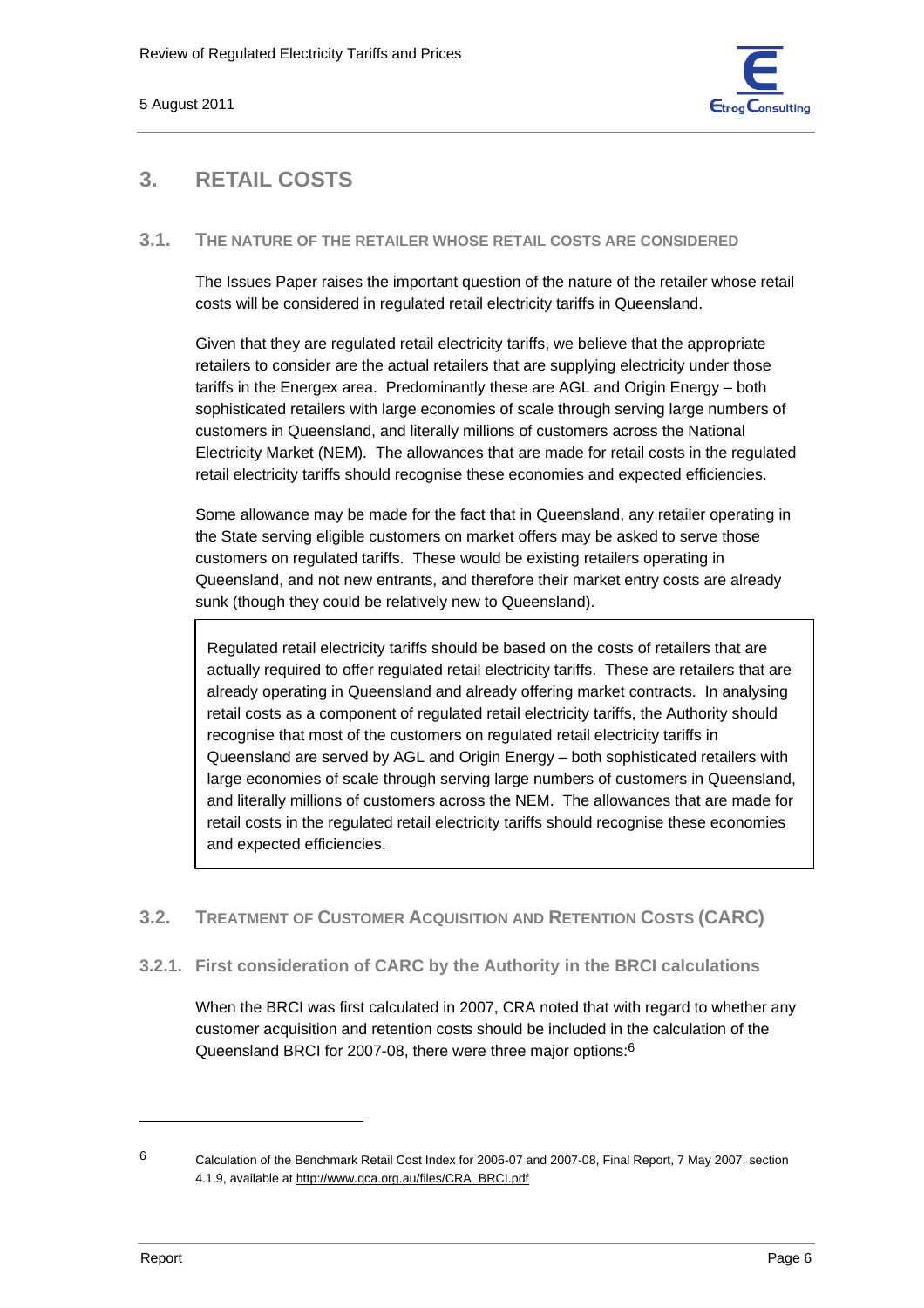

- 1. Allow the retailer the acquisition and retention costs of maintaining scale.
- 2. Do not allow acquisition and retention costs, but make an allowance for loss of scale that results from net customer losses if no acquisition or retention is undertaken.
- 3. Make no allowance for acquisition or retention costs or for loss of scale.

CRA's advice to the Authority at the time included the following:

- *Option 1: Acquisition and retention costs to retain scale:* These are real costs incurred by retailers. The costs relate to standard tariff customers on the basis that they enable retailers to maintain scale and therefore serve all customers more cost effectively. Allowing costs to the incumbent increases headroom and therefore increases competitive activity. New entrants effectively get allowed these costs too when they win customers because they are marketing against the standard tariff. However, these costs do not relate to supplying standard contract customers. It is anti-competitive to allow these costs only to the incumbent. It is difficult to assess the actual costs that might be incurred to retain scale as against growing the business – but estimates are possible.
- *Option 2: Allow for loss of scale:* If a retailer loses scale through not engaging in marketing activities, then it is right to adjust retail costs per customer for that loss of scale. The BRCI uses scale as part of the definition of the standard retailer. However, loss of scale is not a direct concern of the regulator. In the cost build-up approaches used in other jurisdictions, the higher fixed costs of loss of scale could potentially be taken into account when and to the degree they occurred.
- *Option 3: No allowance for acquisition or retention costs, or loss of scale:* A retailer with significant market share at the beginning of FRC will be likely still to have a significant market share at the end of one year, even without an allowance being made in the standard prices. However, if a prudent retailer with significant market share could be expected to incur additional costs through loss of market share, these additional costs should be allowed.

In an Addendum report that year, CRA also noted that a submission from Griffith Law School adamantly opposed the inclusion of customer acquisition costs (as in option 1), stating that including such costs "is completely unnecessary, favours the incumbent retailer and, we believe, is anti-competitive".7

<sup>7</sup> Calculation of the Benchmark Retail Cost Index for 2006-07 and 2007-08, Addendum, 1 June 2007, section 4.2, available at http://www.qca.org.au/files/E-Calculation%20of%20the%20BRCI%20-%20Addendum%20- %201%20June%202007.PDF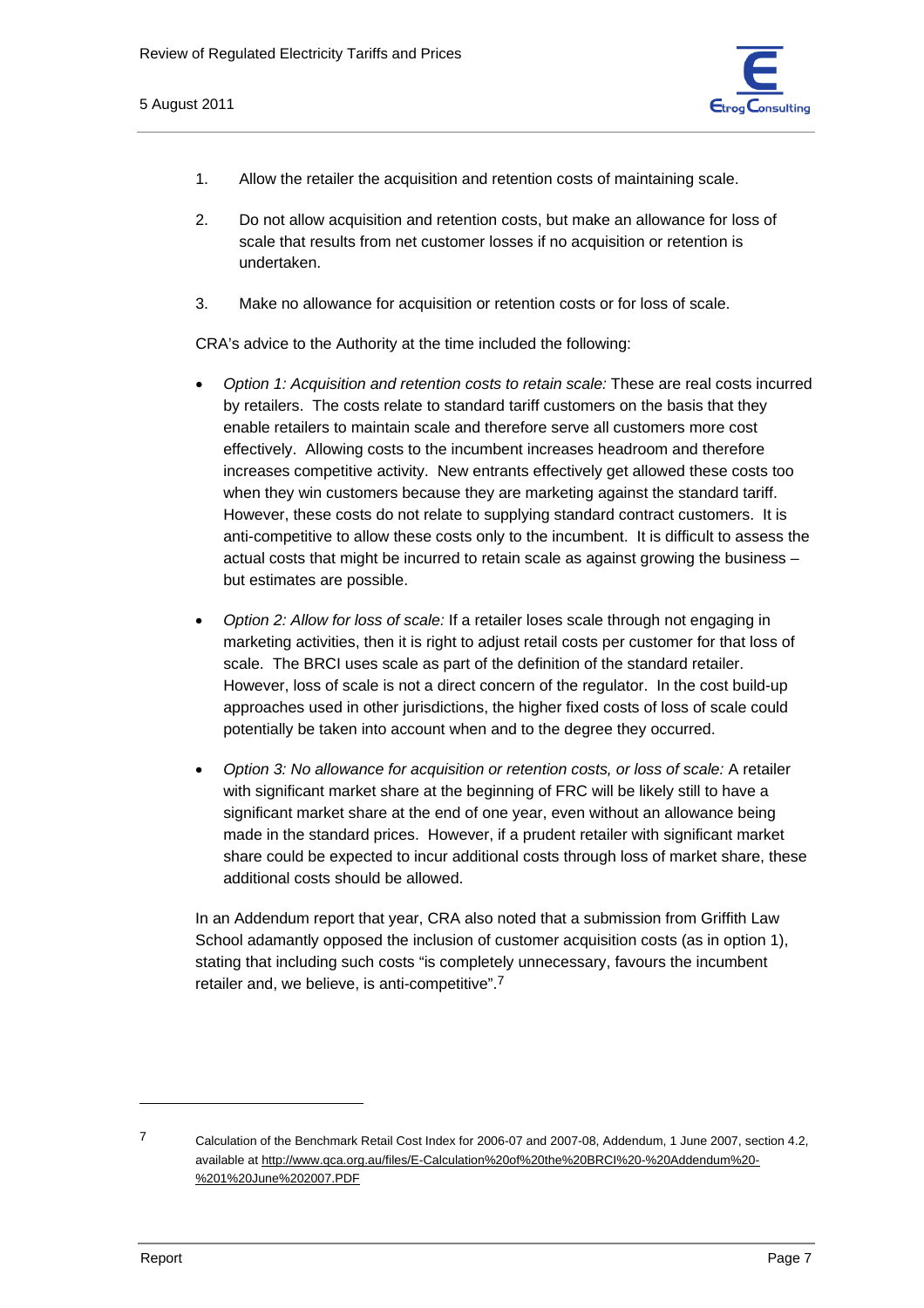

The approach of the Authority that year was to follow option 2 – allowing for loss of scale. In later years, this was changed to option 1 – allow acquisition and retention costs to retain scale. In each case, the choice was made based on what fitted with the Authority's terms of reference for the calculation of the BRCI, which will no longer be relevant from 1 July 2012.

Notwithstanding the demise of the BRCI, we believe that many of the observations in CRA's original advice remain relevant, and we draw attention in particular to CRA's original comment, quoted above that acquisition and retention costs do not relate to supplying standard contract customers.

#### **3.2.2. Treatment of CARC in other Australian jurisdictions**

Customer acquisition costs and retention costs were originally included in retail price determinations in NSW in 2007 when IPART was required to consider a mass market new entrant, and this approach was then copied in other Australian jurisdictions.

Not all jurisdictions accepted this approach.

**Victoria** 

There was never any allowance for customer acquisition costs or retention costs in any of the regulated retail tariffs that were set in Victoria, and competition still thrived. Victoria was still then considered to be the most competitive electricity market with the highest rates of customer churn and transfer anywhere in the world. This shows that an allowance for customer acquisition costs or retention costs is not required in order to create "headroom" for competition to develop.

#### **ACT**

In the ACT, ICRC has consistently refused to include an allowance for CARC in its regulated retail prices, and has only allowed instead for "sales and marketing, being primarily the costs of communicating the TFT [Transitional Franchise Tariff] arrangements" as efficient costs.<sup>8</sup>

In its most recent determination, ICRC countered arguments that an allowance for CARC needed to be included in regulated tariffs to encourage competitive behaviour, by stating the following:9

<sup>8</sup> *Final determination: Investigation into retail prices for non-contestable electricity customers in the ACT*, ICRC, May 2003, section 4.7, available at http://www.icrc.act.gov.au/\_\_data/assets/pdf\_file/0009/16677/finaldeterminationretailpricesmay2003cw.pdf – and quoted in later ICRC determinations ever since

<sup>9</sup> *Final Decision: Retail prices for non-contestable electricity customers 2010–12*, Report 7 of 2010, ICRC, June 2010, page 54, available at http://www.icrc.act.gov.au/\_\_data/assets/pdf\_file/0018/194310/Report\_7\_of\_2010\_11\_June\_2010.pdf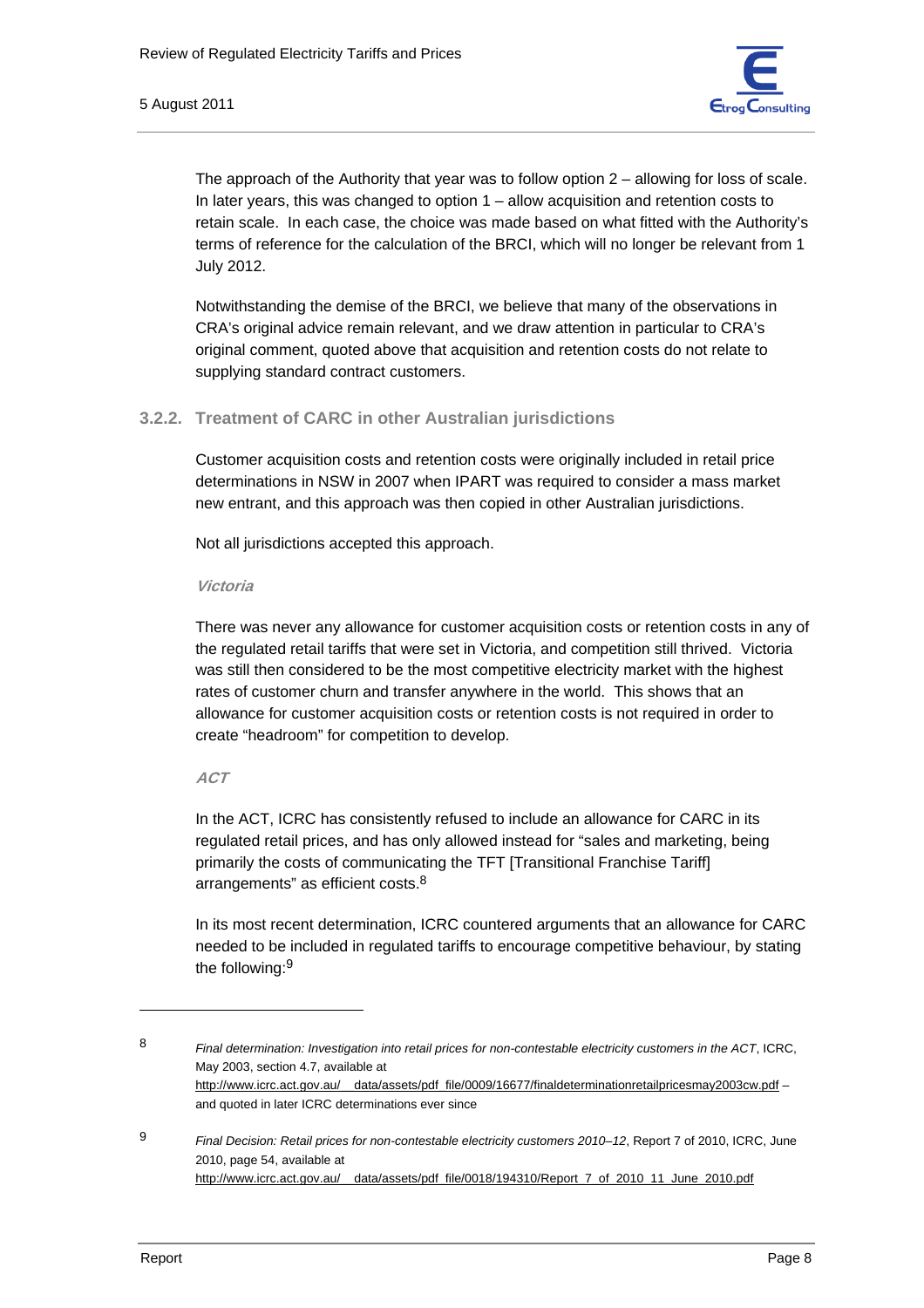

*… the Commission considers that a 'regulated' franchise tariff, where franchise customers are able to benefit from ActewAGL Retail's economies of scale and where customer acquisition costs are not included in the franchise tariff, is likely to provide greater benefits to customers than a notional 'competitive' tariff that is determined by the Commission.* 

We concur with this view of ICRC. CARC has no place in regulatory tariff determinations that have appropriate terms of reference.

#### **3.2.3. Conclusion regarding treatment of CARC**

The regulated retail electricity tariffs apply to customers that have not chosen a competitive market offer, and to customers that specifically request to be put on a regulated tariff. There are no customer acquisition costs or retention costs involved in offering regulated retail electricity tariffs, and no allowance should be made for such costs in the regulated tariffs. While some jurisdictions have included these costs in their calculations on setting regulated retail tariffs, this was because their Terms of Reference required them to do so.

No allowance should be made for customer acquisition and retention costs in retail electricity tariffs in Queensland.

#### **3.3. RETAIL MARGIN**

We believe that the existing gross retail margin of 5% of total costs that was allowed in the BRCI calculations is realistic, and should not be any higher in the new tariffs. Arguably, it could be lower, because the retailers will be compensated based on efficient costs, rather than the BRCI mechanism that might have borne no relationship to their actual efficient costs and was not cost-reflective. Under the BRCI, retailers therefore faced higher risks than should be the case under the new framework for setting regulated retail prices.

#### **3.4. DEALING WITH UNCERTAINTY**

The Authority asks various questions in regard to accounting for unforeseen events:

*The Authority seeks stakeholders' views on the following:* 

- *Is a mechanism required to account for the impact of unforeseen events on the R component of retail tariffs?*
- *If so, should the mechanism apply to both the retail operating cost and energy cost components or just the more volatile energy cost component?*
- *What specific events should be included or excluded?*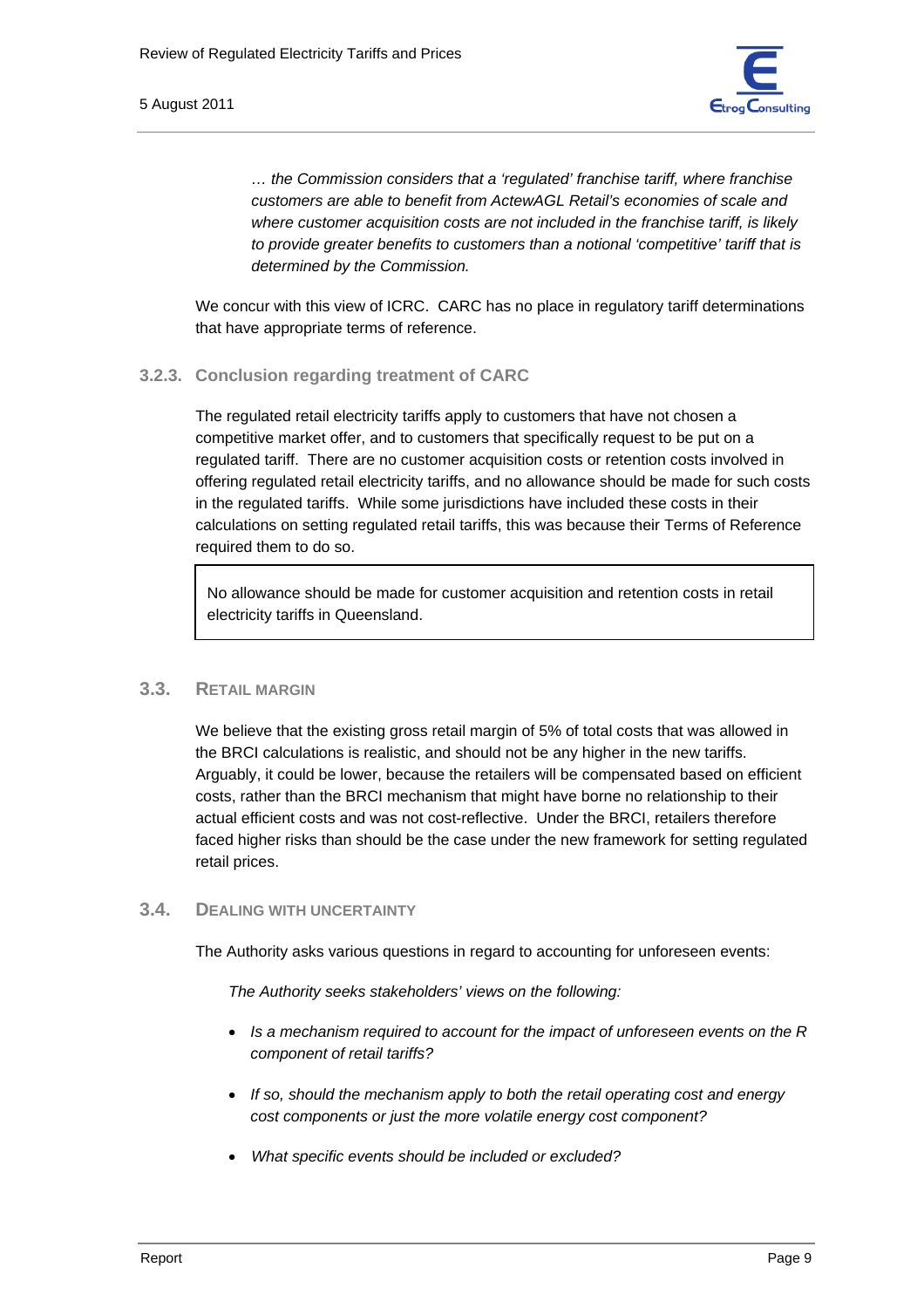

- *Should a materiality threshold apply? If so, how should it be determined?*
- *What other issues should the Authority be aware of?*10

It is our view that it is generally not appropriate to revise tariffs mid-year based on unforeseen events. It deflects responsibility from retailers to mitigate the effects of such events, even though they are the parties that are generally best placed to do just that. It is inequitable to pass such risks onto consumers who have no means of mitigating them.

Retailers lack incentives to control costs if they can just pass through costs that they incur in a given category. For example, the Authority suggests that "unforeseen AEMO changes (such as a reserve trader or direction event)" may be types of events that would be subject to cost pass-through events occurring.<sup>11</sup> That type of event generally occurs because retailers have not contracted adequately for wholesale purchases, so allowing such an event to have cost pass-through is counter-productive.

We concur with the view of the Authority that "Cost pass-through mechanisms tend to be included where a price path is longer than one year as forecasting becomes more difficult the longer the price path", whereas "The Direction that the Authority received does not include a multi-year pricing approach".12

We note as does the Authority:

*… there remains the possibility that, even in a single-year pricing period, there may be major changes which may need to be accommodated by amending retail prices. For example, on 1 January 2010, substantial changes were made by the Commonwealth Government to its RET scheme. As a consequence of those changes, retailers incurred higher energy costs from 1 January 2010. However, in Queensland under the BRCI legislation, regulated prices were not able to be amended during the 2010-11 pricing period to reflect this increased cost, nor were the higher costs incurred in the last six months of 2010-11 able to be recognised in setting 2011-12 regulated prices.* 

*Retailers supplying non-market customers simply had to absorb these higher costs for those customers for the six months in question.*13

<sup>10</sup> Issues Paper, page 35

<sup>11</sup> Issues Paper, page 35

<sup>12</sup> Issues Paper, page 34

<sup>13</sup> Issues Paper, page 34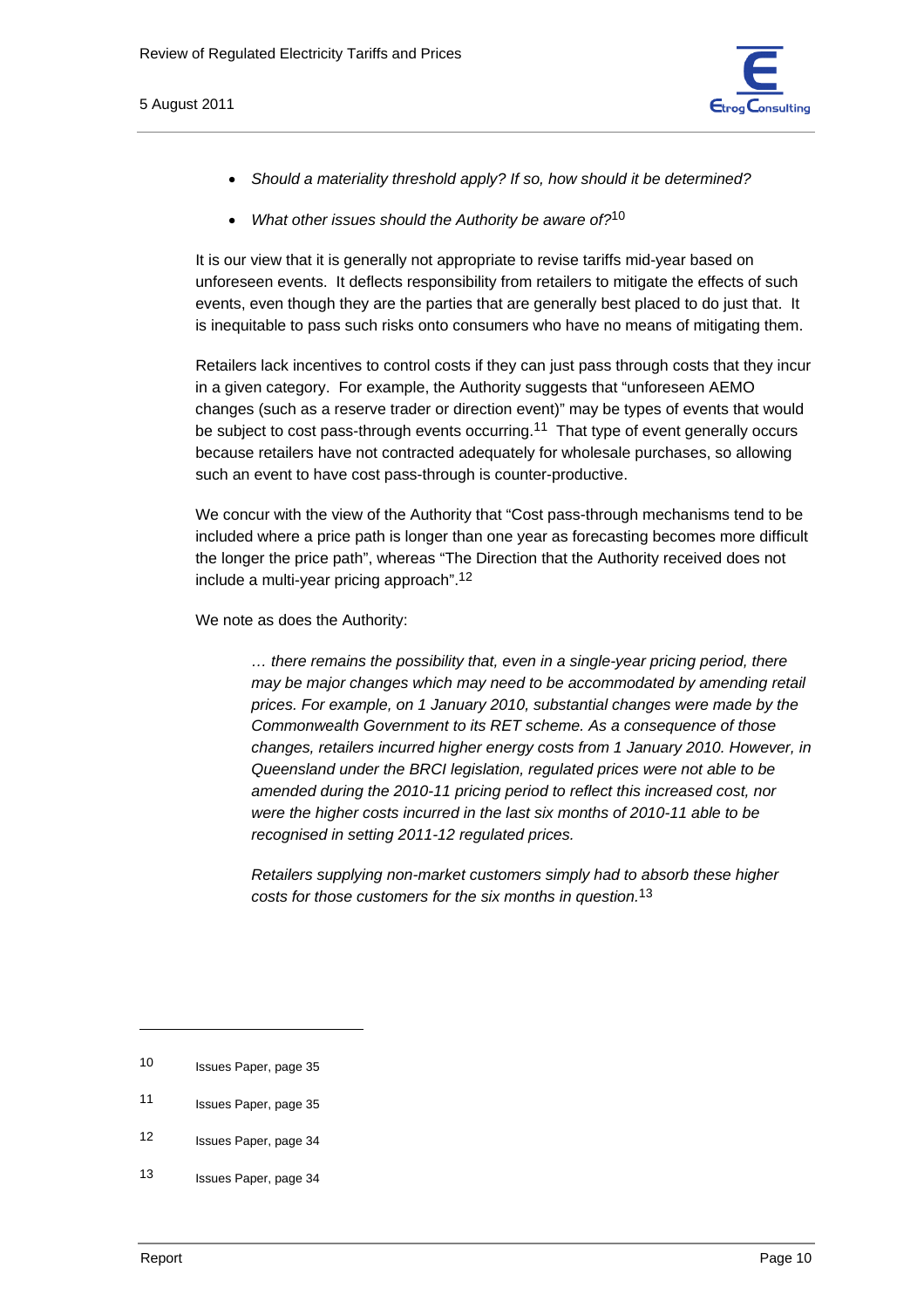5 August 2011



The Queensland retailers faced this risk based on the existing gross retail margin of 5% of total costs that was allowed in the BRCI calculations. Therefore, if this risk is now removed, that margin should correspondingly be reduced to allow for the lower risks that the retailers would now face.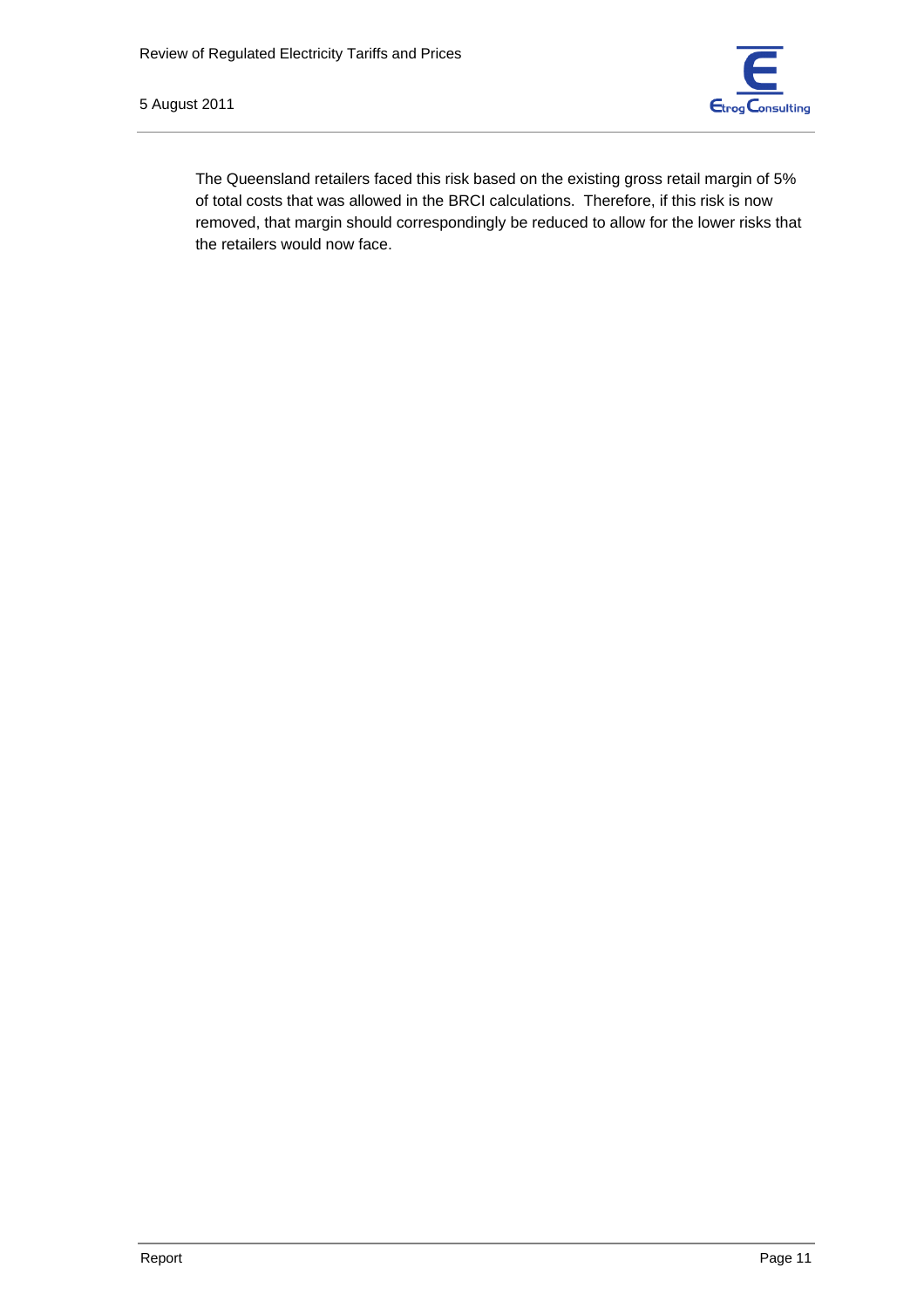

## **4. TARIFF STRUCTURES IN GENERAL**

In this report section, we comment on the structure of regulated retail electricity tariffs and prices in general as they may be applied in Queensland. In doing so, we comment on Energex's proposed network tariff structure for 2012-13, and how that might impact on the regulated retail electricity tariffs and prices. We agree with the Authority that "it is essential that the network tariffs provide a clear and easily understood basis for dividing customers into reasonably homogenous groups to whom the associated network costs, and subsequently energy and retail costs, can be sensibly allocated."14

This section is not solely concerned with Energex's proposed network tariff structure.

## **4.1. FIXED VERSUS VARIABLE CHARGES**

As mentioned in section 1 above, QCOSS represents the interests of residential consumers, with a particular focus on low income and other vulnerable consumers, many of whom are relatively small users of electricity, because they do not have the high-usage electrical equipment that more affluent households may have, such as swimming pool pumps and large air conditioning systems. That is not to say that all low income households are low users of electricity. Indeed there are also low income householders who support large families, and there are those who are high users of electricity because of medical requirements. Housebound persons may also be using more electricity because they require cooling throughout the day, while others may be able to switch off cooling when they are out during the day and rely instead on the cooling systems provided by others, such as their employers.15

Given different tariffs that in total are revenue neutral, i.e. they bring in the same revenue when applied across the customer base, tariffs which have higher fixed charges and lower variable charges have an adverse impact on lower usage consumers as compared with tariffs which have lower fixed charges and higher variable charges. Conversely, higher usage customers would prefer tariffs with lower variable charges and higher fixed charges.

In recognition of this, in many jurisdictions electricity retailers offer tariffs with lower fixed charges or no fixed charges, for the benefit of lower usage customers.

<sup>14</sup> Issues Paper, page 7

<sup>15</sup> Customers with low income but high usage of electricity may be particularly in need of concessions in the form of a package of support outside any tariff mechanism.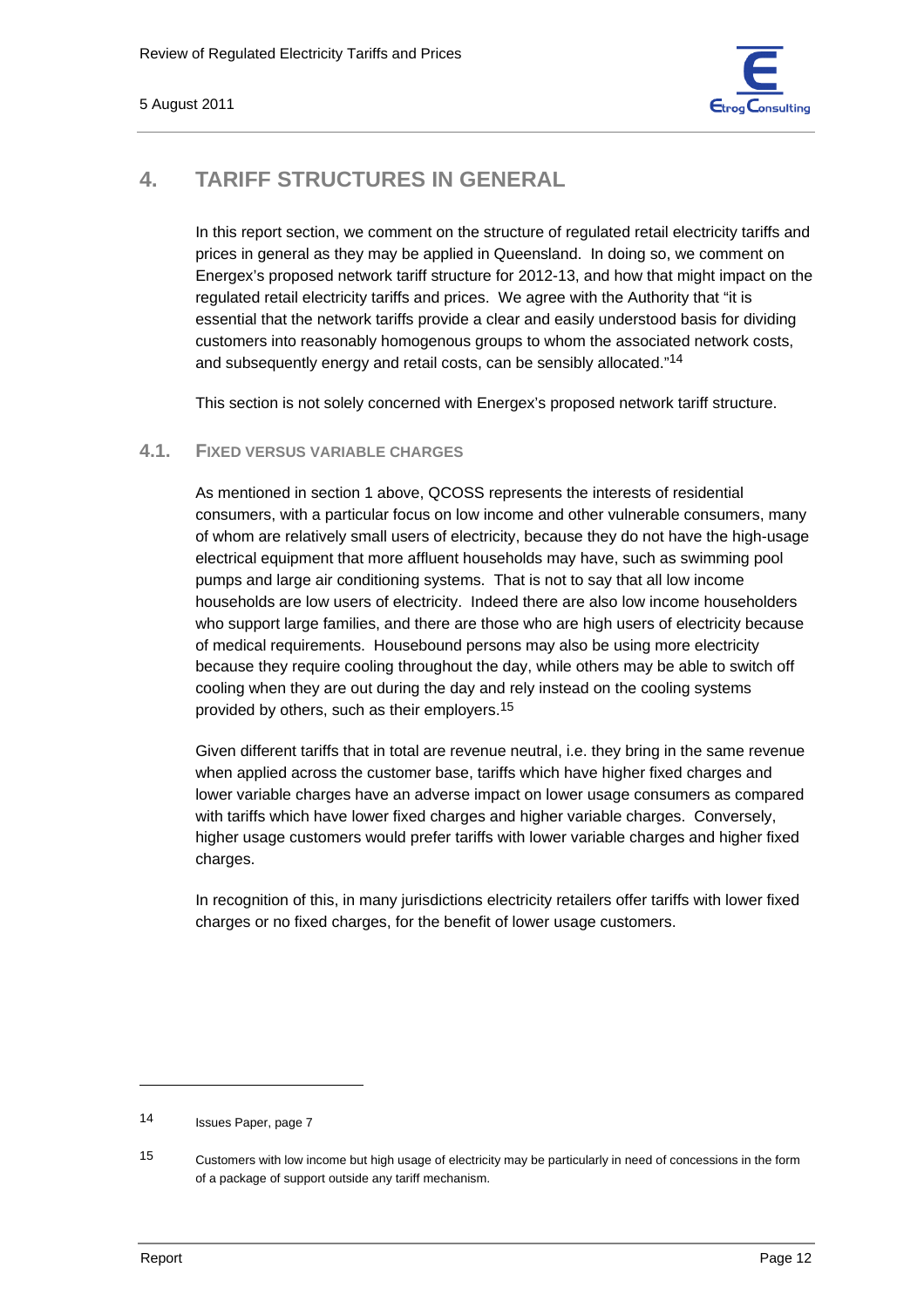

For example, in New Zealand, the *Electricity (Low Fixed Charge Tariff option for Domestic Consumers) Regulations 2004* require electricity retailers to make available low fixed charge tariff options for residential consumers.16 In Britain, many electricity retailers offer tariffs with no fixed charge.17

The fixed charge component of a retail electricity tariff is intended to cover the fixed costs of supply that do not vary with consumption, such as the fixed cost component of the network charges to the retailer and the fixed costs of the retailer's billing and payment processing. However, many customers do not understand the purpose of fixed charges and think they are paying something for nothing. Some retailers in other jurisdictions offer tariffs without fixed charges in order to take this into account and to give themselves a positive marketing advantage in a competitive market against retailers that do include a fixed charge component in their tariffs.

We note with some concern that the Authority was considering "the question of whether energy costs are in fact fixed or variable and hence how they should be reflected in the fixed and variable components of retail tariffs".<sup>18</sup> The Issues Paper then reports correctly that:

*In its review of retail electricity tariffs for 2010-13, IPART considered energy costs to be 100% variable.* 

This is the correct approach. There is a further paragraph in the Issues Paper that states that:

*energy costs … may be largely fixed (for a period of time at least) if hedging contracts are used extensively. This is because a price is locked in for a certain quantity of electricity for a specified period of time.* 

This is not fully accurate. Hedging contracts lock in variable costs – at fixed monetary amounts per unit of energy (\$/MWh). But these are not "fixed costs". A retailer does not enter into fixed "take or pay" contracts for purchasing electricity to meet each customer's needs. There are balancing transactions that take place in the spot market when the retailer's sales do not exactly match its hedging position. The marginal effect of a customer consuming one less unit is that the retailer has one more unit to trade in the spot market. This clearly demonstrates that energy purchase costs are wholly variable.

<sup>16</sup> See http://www.legislation.govt.nz/regulation/public/2004/0272/latest/DLM283614.html

<sup>17</sup> See for example http://customerservices.npower.com/app/answers/detail/a\_id/95/~/how-do-you-apply-yourprices where the energy retailer 'npower' explains that there is no fixed charge element on most of its "credit tariffs". (These are the tariffs other than pre-payment tariffs.)

<sup>18</sup> Issues Paper, page 31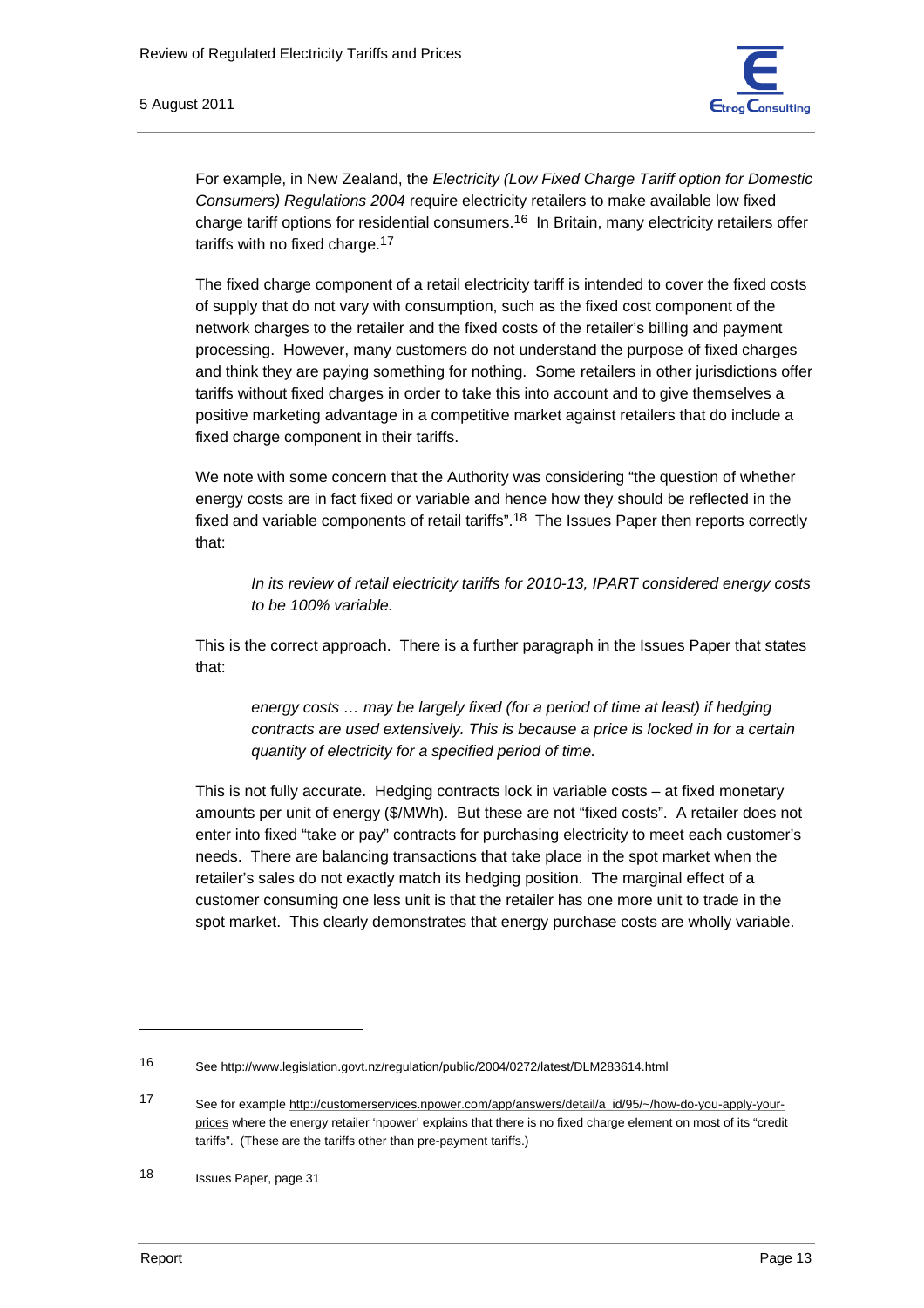

The only components that should be in the fixed charge of regulated retail electricity tariffs in Queensland are the fixed component of network charges, and some element of retail costs.

Tariffs with no or low fixed charges and higher unit charges also provide an additional incentive for consumers to reduce the energy that they consume. We suggest that Energex should also take that into account in setting its underlying network tariffs for 2012-13, which will form the basis for future regulated retail electricity tariffs.

We suggest that the Authority should consider setting regulated retail electricity tariffs with the lowest level of fixed charge that is compatible with its Ministerial Direction. In doing this, the Authority should take into account the effects on low users of electricity of high fixed charges, and the demand response and conservation advantages of tariffs with low or no fixed charges.

#### **4.2. BLOCK SIZES AND RELATIVE PRICING AS BETWEEN BLOCKS**

The regulated retail electricity tariffs are to be based on an inclining block network tariff. The factors in ensuring the effectiveness of the tariff in providing an equitable outcome for low usage customers and providing appropriate incentives for demand response include the appropriateness of the block sizes in the tariff and the differences in pricing between blocks.

We note that Energex's proposed network tariff structure for 2012-13 has the following structure for the domestic inclining block tariff consumption charge:

- Block 1: 0-5000 kWh per annum
- Block 2: 5001-10,000 kWh per annum
- Block 3: 10,001+ kWh per annum

The Queensland Government has stated in various recent documents that the average annual residential electricity use in Queensland is 7882 kWh per annum.19

This means that even the average consumer will consume some units of electricity in Block 2, and many low usage consumers will also consume units in Block 2. Only the larger than average consumers will consume electricity in Block 3.

<sup>19</sup> See for example *Submission to the Queensland Competition Authority – Response to the Draft Decision on the Benchmark Retail Cost Index for Electricity: 2011-12*, prepared by the Department of Employment, Economic Development and Innovation. February 2011, available at http://www.qca.org.au/files/E-NEP1112- QGOVBRCISub-0211.pdf where it is written: "The consumption figure of 7,882 kWh has been independently verified as representative of Queensland annual residential consumption and was used for the Government's Q2 statement."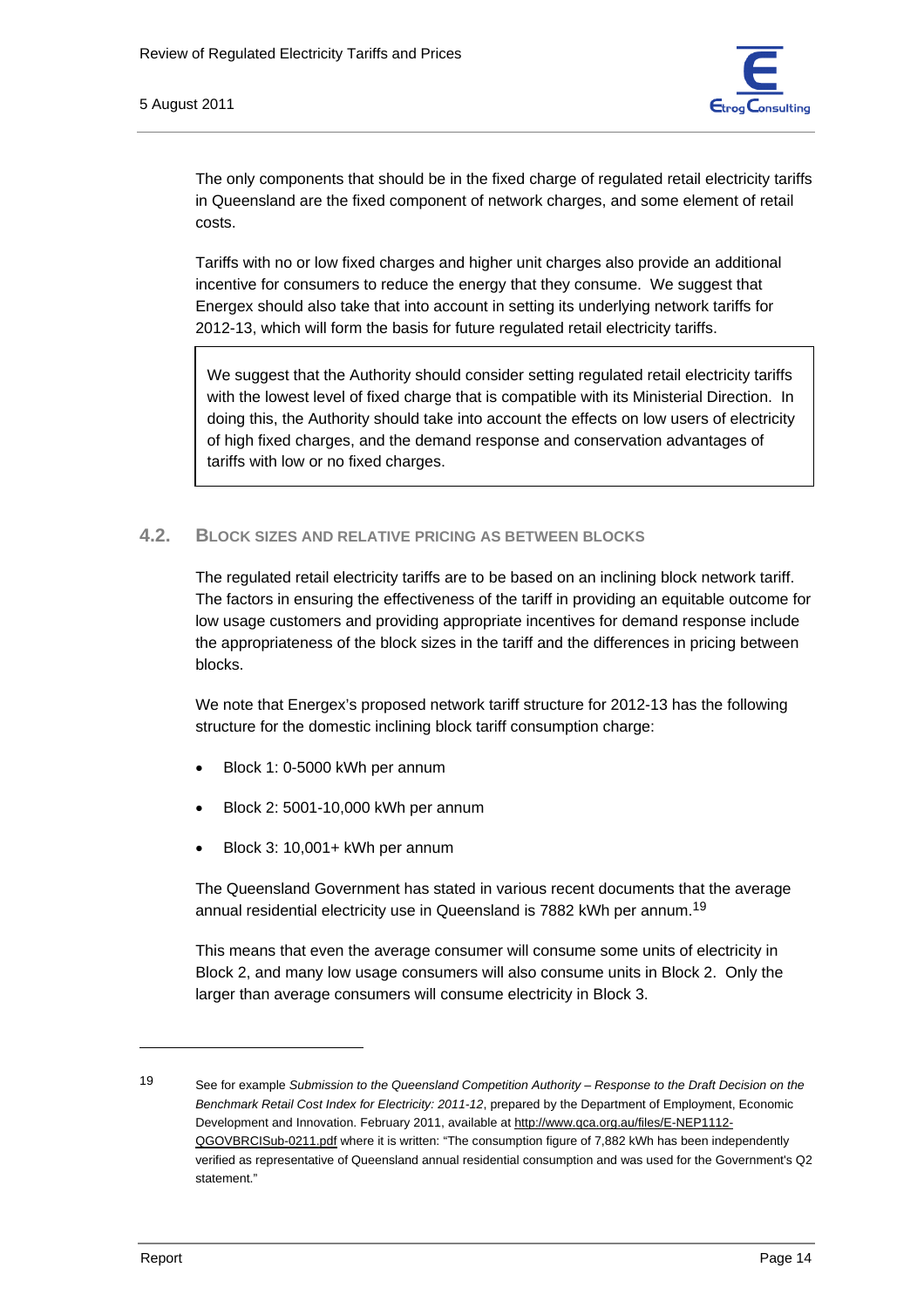These breakpoints between blocks (at 5000 kWh and 10,000 kWh per annum) are not unreasonable. In order to provide more meaningful comment on the levels of the breakpoints, we would like to see a distribution of the usage levels of residential customers in Queensland, so we can see what proportion of customers and of usage would be captured in each block, based on current usage patterns.

Our initial view, in the absence of that distribution information, is that we endorse the second breakpoint (10,000 kWh per annum) being at above average usage. We suggest that the first breakpoint should be a little higher; a little lower than but closer to the average annual usage level of 7882 kWh per annum. This will enable lower usage consumers to maintain all their usage in Block 1, and may provide an incentive to the average customer to reduce their usage to be wholly within the Block 1.

We also expect the differences between the prices in each of the blocks to be meaningful. Otherwise the point of having inclining block tariffs will be lost.

We note that if the variable Retail (R) component of the retail tariff is set at a uniform value (c/kWh), the differentials in the network tariff will be diluted. We propose that the retail tariff R component should also be set on an inclining block basis, so that the differential prices in the network tariff blocks are maintained in the retail tariff.

We endorse maintaining the breakpoint between Block 2 and Block 3 at above average usage. We suggest that the first breakpoint should be a little higher; a little lower than but closer to the average annual usage level. We would like to see a distribution of the usage levels of residential customers in Queensland before commenting further on the breakpoints between blocks. We propose that the retail tariff R component should also be set on an inclining block basis, so that the differential prices in the network tariff blocks are maintained in the retail tariff.

### **4.3. PRO RATA APPLICATION OF BLOCK SIZES**

We note that Energex's proposed network tariff structure for 2012-13 states that it anticipates that its block sizes will be billed on a pro-rata basis. Allocating block sizes on a pro-rata basis raises several issues, two of which are considered here:

- Varying lengths of billing periods;
- The effects of bill estimation; and
- Seasonal differences.

The underlying point behind each of these is that if blocks are not applied pro-rata in an appropriate manner, customers' usage can move unnecessarily between blocks, and this may have detrimental effects on customers through no fault of their own.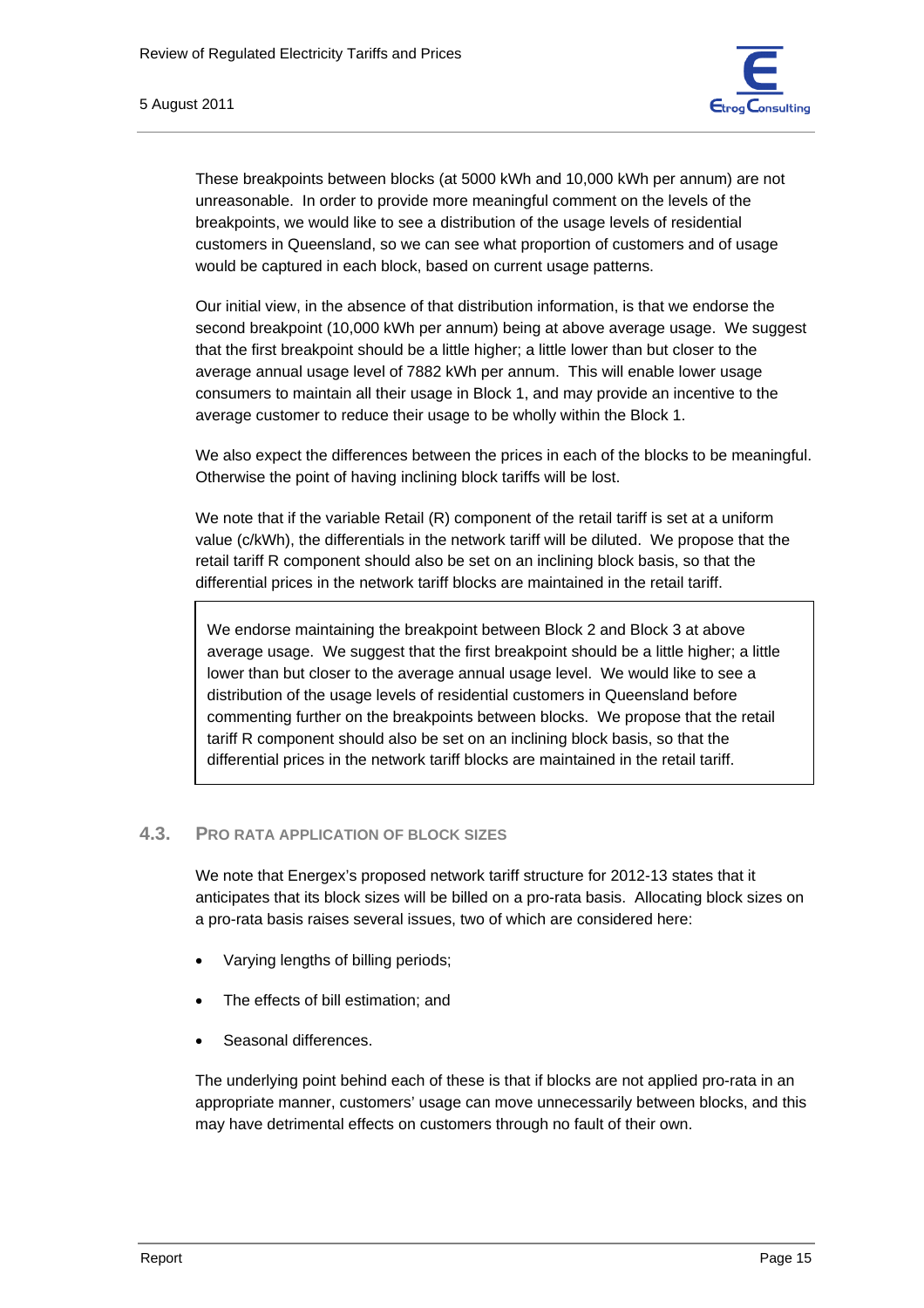

#### **4.3.1. Varying lengths of billing periods**

Suppose that the breakpoint between Block 1 and Block 2 is 5000 kWh as proposed by Energex. Suppose that a customer uses 13.5 kWh every day (ignoring seasonal effects which are discussed below). The user consumes 13.5 \* 365 = 4927.5 kWh per annum. In a leap year they consume 4941 kWh. In each case, all their usage should be in Block 1.

However, consider the case where the customer is billed quarterly, and the pro rata application of the block size is then allocated on a quarterly basis, i.e. 1250 kWh per quarter. There is no problem if each billing period is exactly 91.25 days. But of course it isn't. Suppose in a year the customer has one billing periods of 96 days, one of 95 days, and two of 87 days. This is not an unreasonable scenario. The user's consumption in each quarter is now 1296, 1282.5, 1174.5 and 1174.5 kWh in each billing period respectively. The annual usage is still under 5000 kWh, so should be wholly within Block 1, but the quarterly usage exceeds 1250 kWh in two quarters, pushing, in this case, 78.5 kWh into Block 2.

This can easily be avoided if the blocks are allocated on a daily rather than quarterly pro rata basis.

#### **4.3.2. The effects of bill estimation**

If bills are estimated through a missed meter reading through no fault of the customer, the customer should not be penalised as a result.

Normally an estimated bill is corrected at the next meter read. Estimation errors only have cashflow effects; the total that the customer pays is not affected unless prices have changed in the meantime (usually annually). However, inclining block tariffs can penalise a customer for an estimated bill, even without a price change in the period.

Consider a hypothetical customer using 1250 kWh per quarter. Assume even billing periods, and Block 1 applies up to 5000 kWh per annum, or 1250 kWh per quarter. Suppose one meter read is missed and the customer is estimated to have used only 1200 kWh that quarter instead of the 1250 kWh actually consumed. All consumption is billed in Block 1. At the next meter read, the user is found to have consumed 2500 kWh since the last meter read, so the remaining 1300 kWh are now billed, 50 kWh of which are now billed in Block 2. Alternatively, the user may have been over-estimated to have consumed 1300 kWh in the first quarter and then assumed to consume only 1200 kWh in the second quarter. Either way the customer is charged for units in Block 2 that were never actually consumed in Block 2.

This can easily be avoided if previous estimated bills are revisited when an actual meter read is obtained, back to the last actual meter read, by allocating a single block for the whole period between actual meter reads, and removing the estimated read from the equation.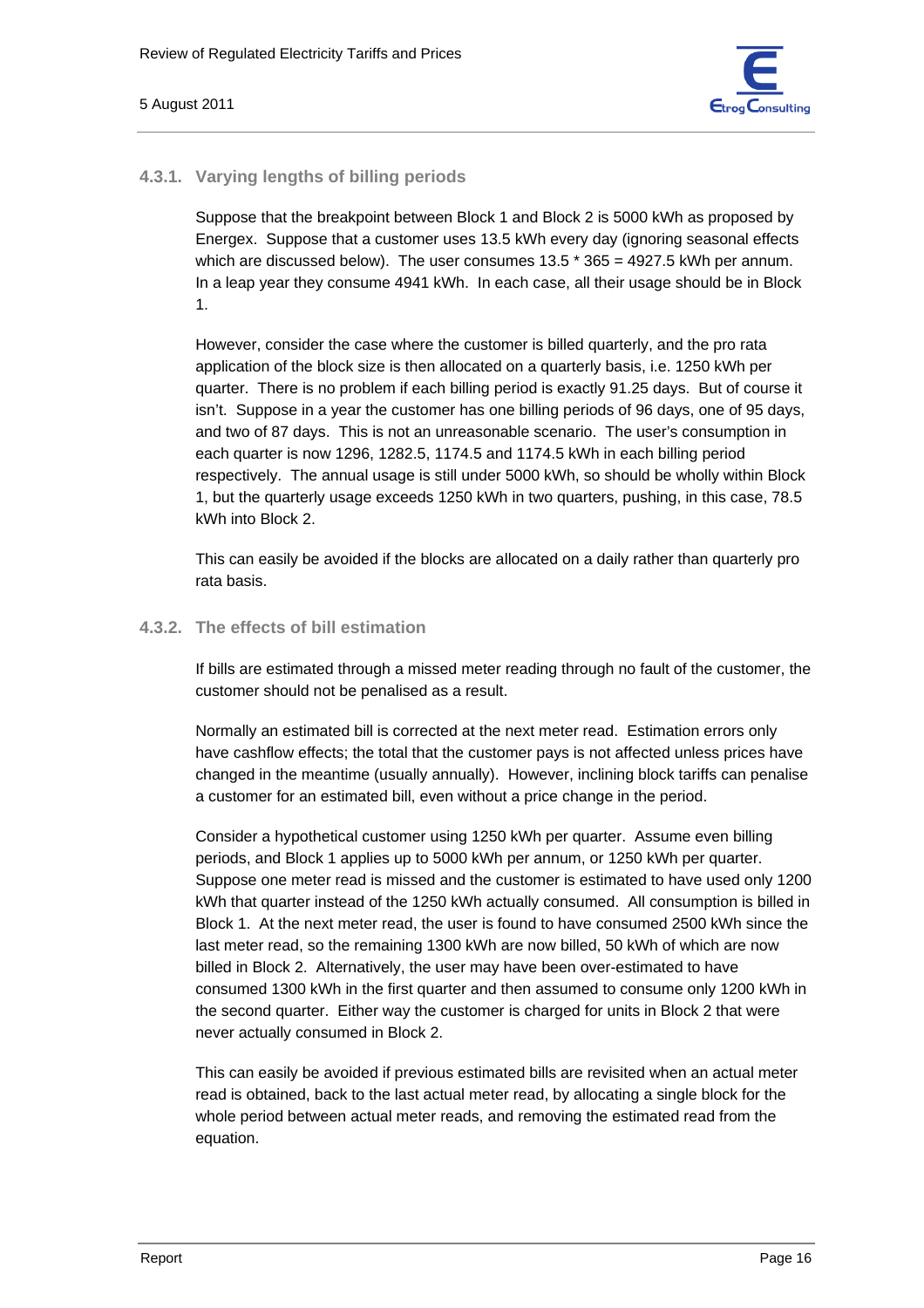

The way this would work can be considered with reference to the hypothetical customer discussed in the paragraph above. This customer has an actual meter read, and then misses the next quarterly meter read. The next read is successful, and it is then recorded that the customer used 2500 kWh since the last meter read. What should then happen is that the whole six month period between actual meter reads is considered one period for block pro rata purposes, and thus in this case all consumption in that period is appropriately assigned to Block 1. That way, more accurate billing takes into account all available information, so that customers are not over-charged for units in a higher block due to a missing meter read and estimated bill.

Acceptance of customer own reads should also be considered as a mechanism to avoid customers getting estimated bills. The Queensland Electricity Industry Code, at section 4.10.1, allows a customer self read to be used as the basis of a bill, although this method has to be agreed between the small customer and the retail entity. Customers should be provided with the information that this may be an option for them.

#### **4.3.3. Seasonal differences**

In reality, consumers do not use the same amount of electricity each quarter. There are known seasonal variations. In Queensland where more electricity is used for cooling than for heating, summer usage is likely to exceed winter usage. Thus a customer that uses for example 5000 kWh in total per annum is unlikely to use exactly 1250 kWh per quarter. The pro rata application of the blocks throughout the year could take these variations into account.

We make this suggestion knowing that the Ministerial Direction states that seasonal tariffs are not to be considered. This suggestion is not for seasonal tariffs. Rather, it relates to how a non-seasonal all-year tariff is applied in practice.

We are aware of two jurisdictions that apply this in practice  $-$  in Ontario, Canada where more electricity is used (for heating) in winter than in summer,<sup>20</sup> and the UK where more gas is used (again for heating) in winter than in summer.21

<sup>20</sup> See http://www.ontarioenergyboard.ca/OEB/Consumers/Electricity/Electricity+Prices which states: "The threshold that defines higher and lower electricity prices for residential Regulated Price Plan consumers is set at 600 kilowatt hours per month during the summer (May 1st to October 31st) and 1,000 kilowatt hours per month during the winter (November 1st to April 30th). This difference recognizes that consumers use more electricity for lighting and indoor activity in the winter and that some Ontarians are reliant on electricity for their heating source."

<sup>21</sup> See for example http://customerservices.npower.com/app/answers/detail/a\_id/95/~/how-do-you-apply-yourprices where the energy retailer 'npower' explains that its block 1 gas units totalling a maximum of 4572 kWh per annum are charged very unevenly throughout the year, applying to only the first 46 kWh per month in summer months, and to the first 882 kWh per month in winter months.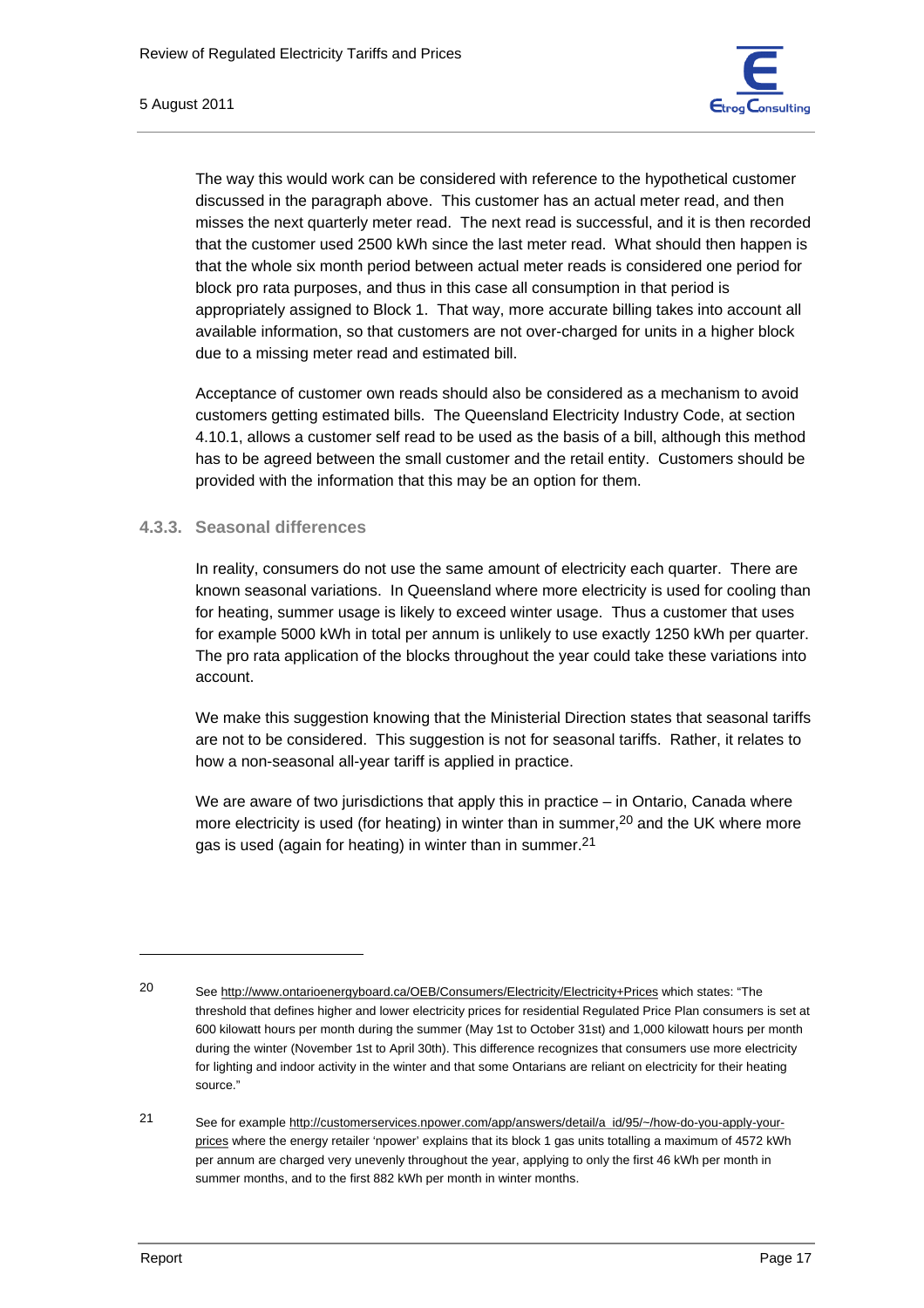

This seasonal pro rata application of blocks could also apply to estimated bills. This is common practice in the UK where electricity and gas meter readings are typically estimated based on:

- The amount of energy the customer has used in the past, based on previous meter readings;
- The average amount of energy used by other customers with similar usage patterns; and
- Whether it's a time of year when you are likely to use more or less energy.<sup>22</sup>

As discussed in section 1 above, we would have liked to have been able to model the effects that the new proposed regulated tariffs and prices will have on QCOSS' constituency, and to have taken into account the results of that modelling in this report. We have been unable to do so, and our comments in regard to the pro rata application of the blocks throughout the year, as elsewhere in this report, are subject to being able to undertake such modelling.

**4.3.4. Summary of issues with pro rata application of block sizes** 

Pro rata blocks should be applied on a daily basis.

Previous estimated bills are revisited when an actual meter read is obtained, back to the last actual meter read, by allocating a single block for the whole period between actual meter reads, and removing the estimated read from the equation. That way, more accurate billing takes into account all available information, so that customers are not over-charged for units in a higher block due to a missing meter read and estimated bill,

Pro rata allocation of blocks could take into account seasonal variations in electricity usage.

**4.4. TIMES OF APPLICATION OF PEAK AND SHOULDER PERIODS IN THE VOLUNTARY TIME OF USE (TOU) TARIFF**

We note that Energex's proposed network tariff structure for 2012-13 has the following structure for the voluntary residential TOU tariff:

• Monday to Friday

<sup>22</sup> See for example

http://www.atlantic.co.uk/uploadedFiles/CoreMarketingSites/Assets/Documents/CustomerCharterAtlanticFeb201 1.pdf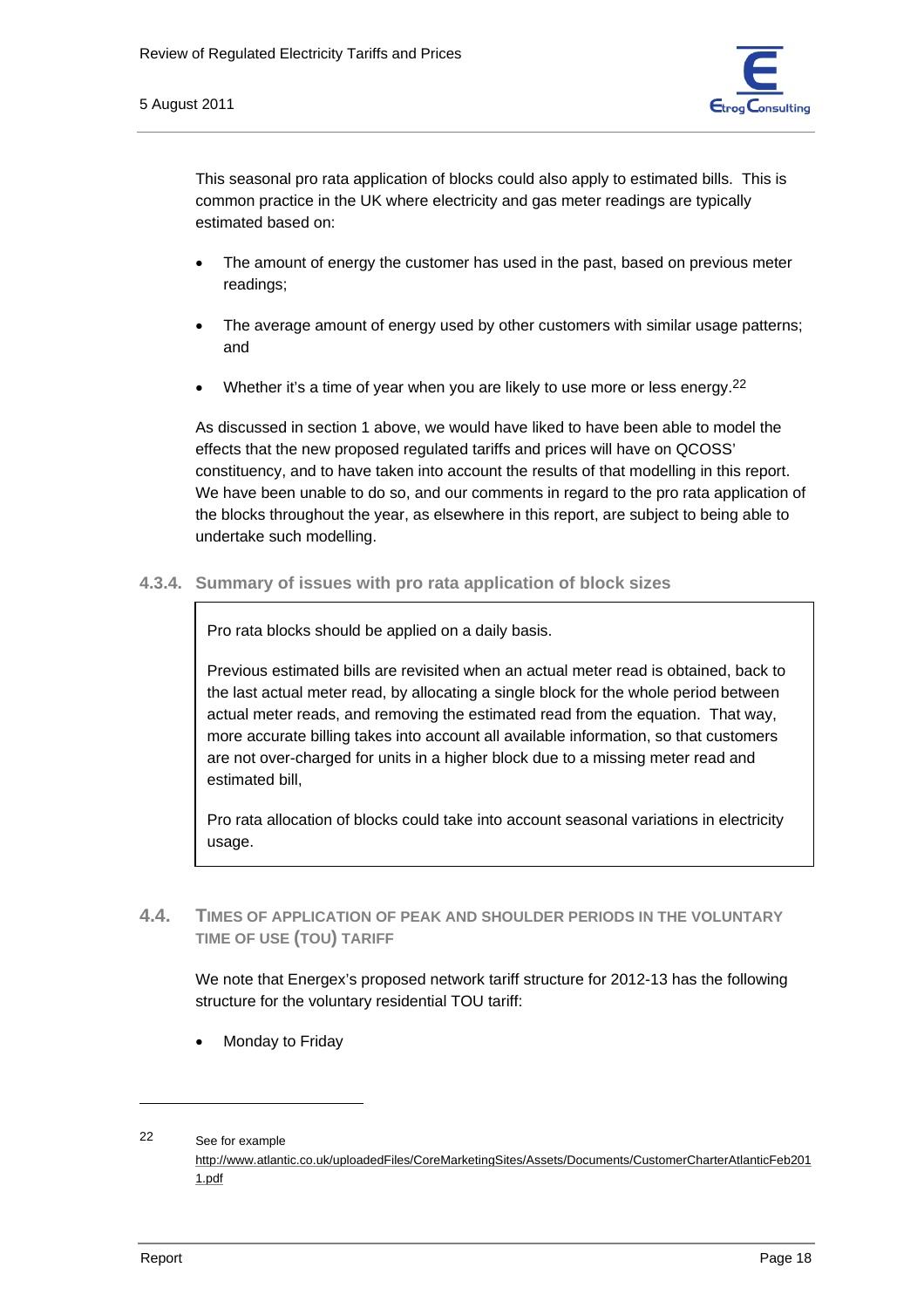

- Off peak 10pm-7am
- Shoulder 7am-4pm; 8pm-10pm
- Peak 4pm-8pm
- Saturday/Sunday
	- Off peak 10pm-7am
	- Shoulder 7am-10pm
	- No Peak

We endorse this as a reasonable structure, including the following components which we view favourably:

- 4pm to 8pm Monday to Friday are reasonable times for a peak period. It is likely to correspond to peak times for energy usage. It is also a reasonably short period of time, which allows consumers to take action to shift usage away from that period. In particular, we are pleased that the tariff structure does not reflect the time periods that are being applied in some residential TOU tariffs in Victoria, where peak is defined in some instances as 7am to 11pm Monday to Friday: that does not give consumers any reasonable opportunity to shift anything other than controlled loads away from peak periods on weekdays. A three-part tariff (peak, shoulder and off-peak) provides much more flexibility in this regard than a two-part tariff (peak and off-peak only), and we endorse a three-part tariff on that basis.
- The shoulder period is sufficiently long and at appropriate times to allow some load to be shifted to it away from peak periods.
- The off-peak period allows for controlled load to be scheduled at lowest cost.

We also view favourably that there is no peak period on Saturdays and Sundays, on the basis that there is unlikely to be such large amounts of energy usage on those days. One change we would propose is to extend the Saturday and Sunday tariff structure to public holidays. This is on the basis that:

- Public holiday energy use is more likely to reflect weekend use than working day weekday use; and
- Consumers are likely to expect weekend prices to extend to public holidays, particularly when the public holiday creates a "long weekend". They are likely to be confused if weekday prices apply on public holidays, and inadvertently pay more as a result.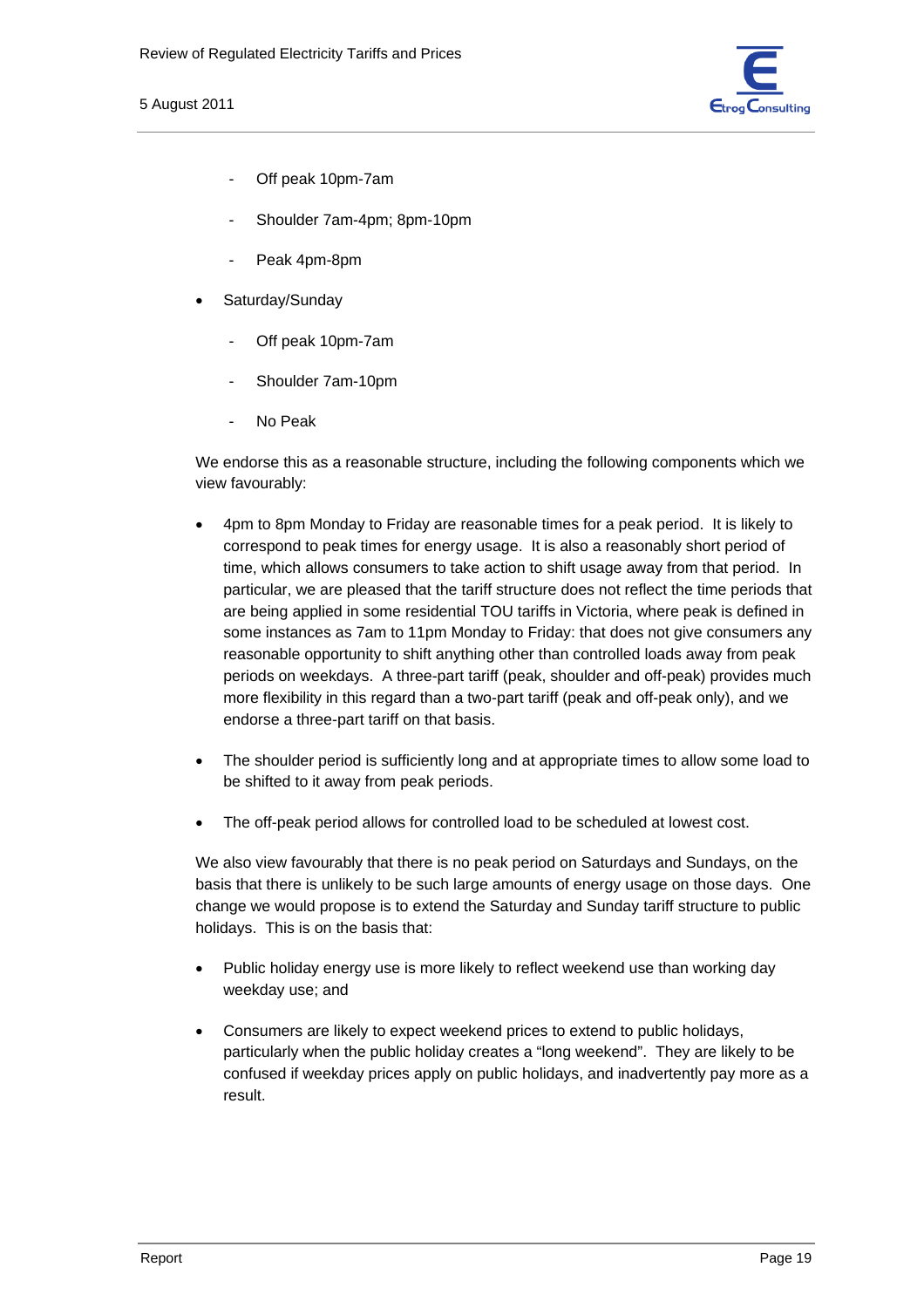

The objective and scope of this report do not extend to commenting in detail on any aspect of business tariffs. However, we do wonder why Energex is proposing a business TOU tariff structure that is different from the proposed residential tariff structure. We wonder why the business TOU peak period is proposed to extend from 12 noon to 9pm (and thus is longer than the residential peak period), and why the off-peak period is proposed to start an hour earlier – at 9pm – as compared to 10pm in the case of the residential consumer. We also wonder why the proposed business TOU tariff appears to be the same all seven days of the week, including having peak times on weekend days (and public holidays).

Our concern is that consumers with responsibility for both residential and business premises may be unnecessarily confused by having different rates in each premise (though we know that historically rates have differed in their time application). We are also concerned that having different TOU tariff periods may dilute the demand management benefits that a TOU tariff should give. We would welcome some explanation as to the basis on which the proposed business TOU structure has been derived, and why it differs from the proposed residential TOU structure. We are also concerned to ensure that business tariffs fully recover the costs of supply of electricity to business customers, so that there is no cross-subsidy by residential customers.

TOU tariffs should have peak periods that are relatively short, and give reasonably opportunity to shift load from peak periods.

Peak periods should not apply at weekends and on public holidays.

### **4.5. FUTURE PROCESSES FOR APPROVAL OF NETWORK TARIFFS**

We are concerned that the Authority may have no role in the approval of the Energex network tariffs for 2012-13, yet will still be required to approve retail tariffs based on the network tariff structures that are approved in a separate process with the AER.

We believe the Authority should consider what processes should be put in place to enable parallel development of compatible network and retail tariff structures, in conjunction with Energex, the AER, and the Queensland Government.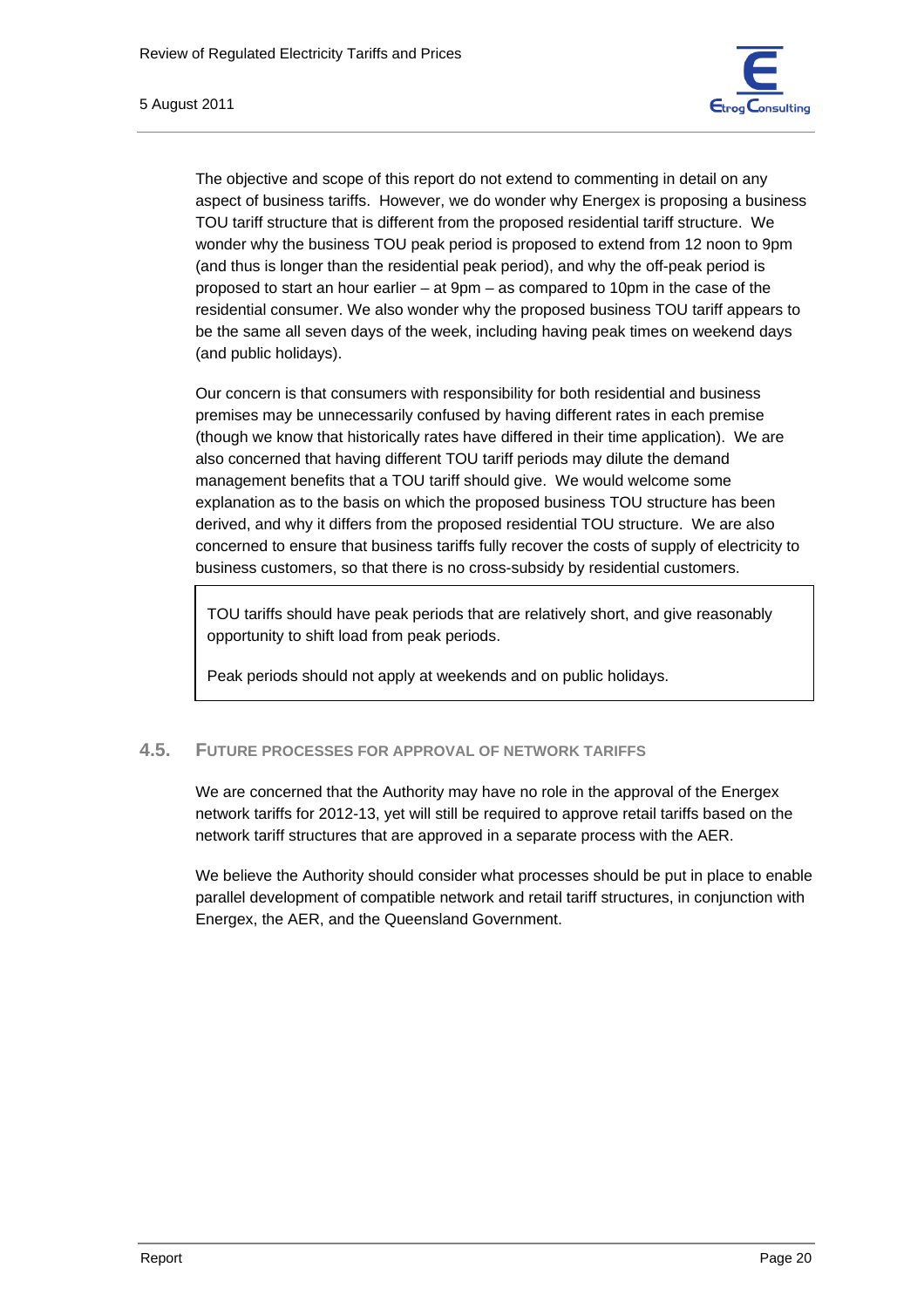

## **5. OTHER ISSUES**

### **5.1. COST REFLECTIVITY**

We note the emphasis in the Minister's Direction Notice that all tariffs (except as specified) are to be cost-reflective. We also note the Authority's comment that the annual calculation of the BRCI by the Authority through which regulated retail electricity tariffs are currently set does not involve an assessment of the efficient cost of supplying electricity.23

We welcome the change to ensure that future tariff setting will be based on an assessment of the efficient cost of supplying electricity, and that only efficient costs should be included in future assessments by the Authority.

### **5.2. UNIFORM TARIFF POLICY**

As stated in the Issues Paper:

*A feature of the Queensland retail electricity market is the application of the Uniform Tariff Policy (UTP). In order to ensure uniformly priced electricity to all customers throughout the State, the Queensland Government currently ensures pricing parity between rural and regional customers and those in South East Queensland through a regional subsidy.* 

*The UTP allows customers of the same class to access uniform retail tariffs and pay the same notified price for their electricity supply, regardless of their geographical location. The UTP works by subsidising customers in Ergon Energy's distribution area where notified prices are considerably lower than the actual costs of supplying electricity. The actual costs of supply are high because electricity must be transported over long distances and there are fewer people to share these costs.* 

*In order to support its UTP, the Queensland Government currently provides a regional subsidy by way of a CSO payment to fund the difference between the actual costs charged by the distributor and the amount that is recovered by Ergon Energy Queensland from notified prices.*24

<sup>23</sup> Issues Paper, page 4

<sup>24</sup> Issues Paper, page 4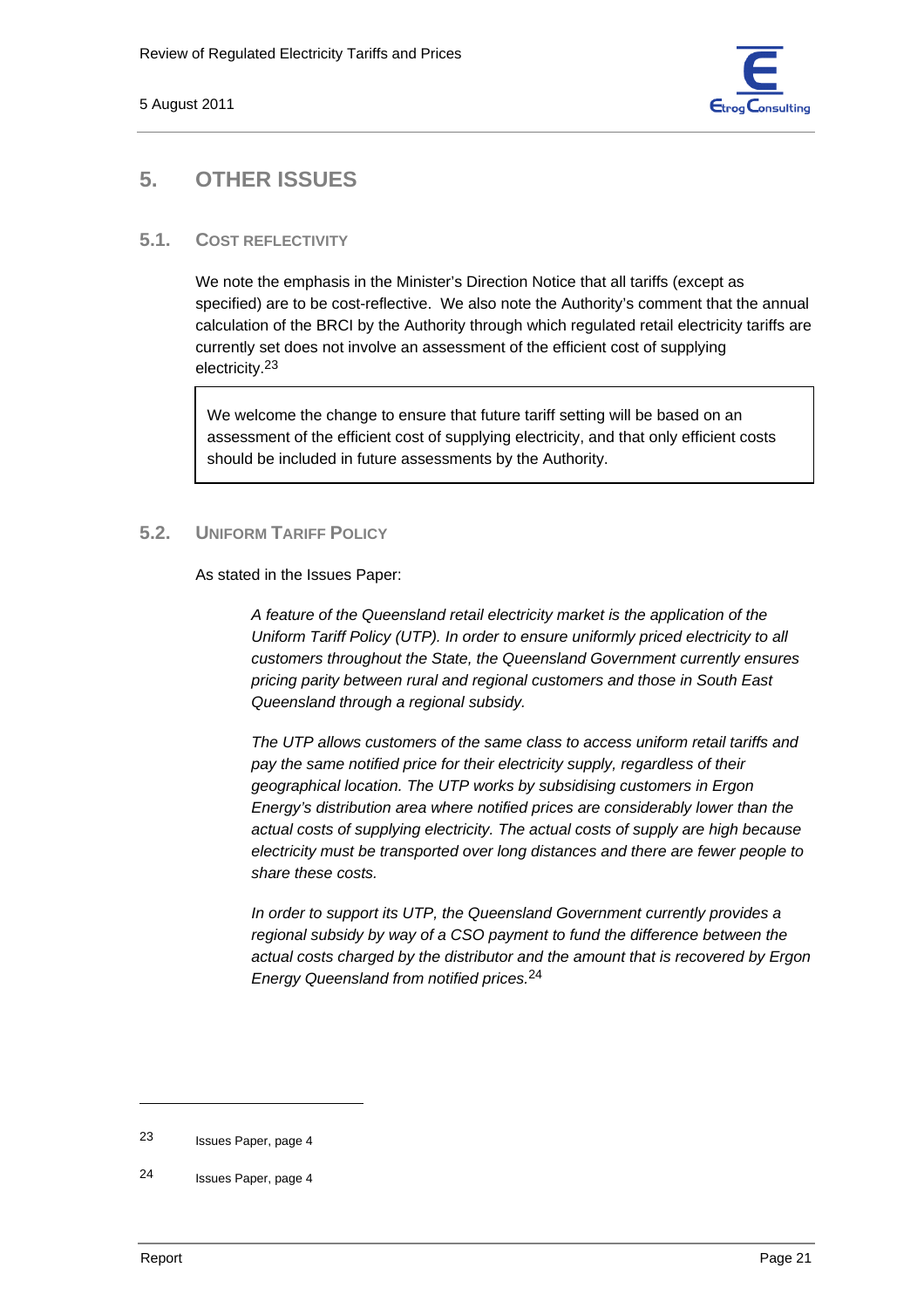We confirm that this matches our understanding of the UTP and how it operates. We understand that the costs of supply are high in Ergon Energy's distribution area, because network costs are higher, regional generation costs are higher, and line losses are higher in remote and rural areas. Because of this, as stated in the Issues Paper, in much of the State, there is no alternative for consumers other than to access electricity supply at the notified (regulated) price. Notified prices therefore continue to remain an important feature of the Queensland retail electricity market, and will continue to do so in the future.

We also note the following relevant commentary in the Issues Paper:

*… in Ergon Energy's distribution area retailers will be charged the (generally higher) cost reflective Ergon Energy distribution price. Where Ergon Energy Queensland is the retailer, it will be able to take advantage of the Queensland Government's CSO contribution in the usual way to meet any shortfall between this charge and its actual costs so that non-market customers across the State are able to access electricity supply at a price consistent with the Government's uniform tariff policy. However, other retailers with non-market customers (or competing for market customers) would have to absorb this shortfall.* 

*An alternative approach might be to apply the Government's CSO at the distribution level and allow all retailers to compete for customers in the Ergon Energy distribution area based on the competitiveness of their retail charges.*25

While agreeing with the Authority that there should be benefits to customers in the Ergon Energy area to have access to full retail competition, we note that giving customers access to retail competition does not guarantee that the competition will be effective, particularly in regional and rural areas.26

We believe the Queensland Government should affirm its ongoing commitment to the Community Service Obligation (CSO) to protect customers in the Ergon Energy area from the very high electricity prices that could result if the CSO was lifted. We commend to the Government the alternative approach suggested by the Authority – to apply the Government's CSO at the distribution level – as this would allow for full retail competition across the State.

<sup>25</sup> Issues Paper, pages 8-9

<sup>26</sup> See for instance a recent report by the Public Interest Advocacy Centre (PIAC) *Choice? What Choice? – a study of consumer awareness and market behaviour in the electricity market in five regions of New South Wales: Cooma, Lismore, Bourke, Wagga Wagga and Orange*, 15 June 2011, available at http://www.piac.asn.au/publication/2011/06/choice-what-choice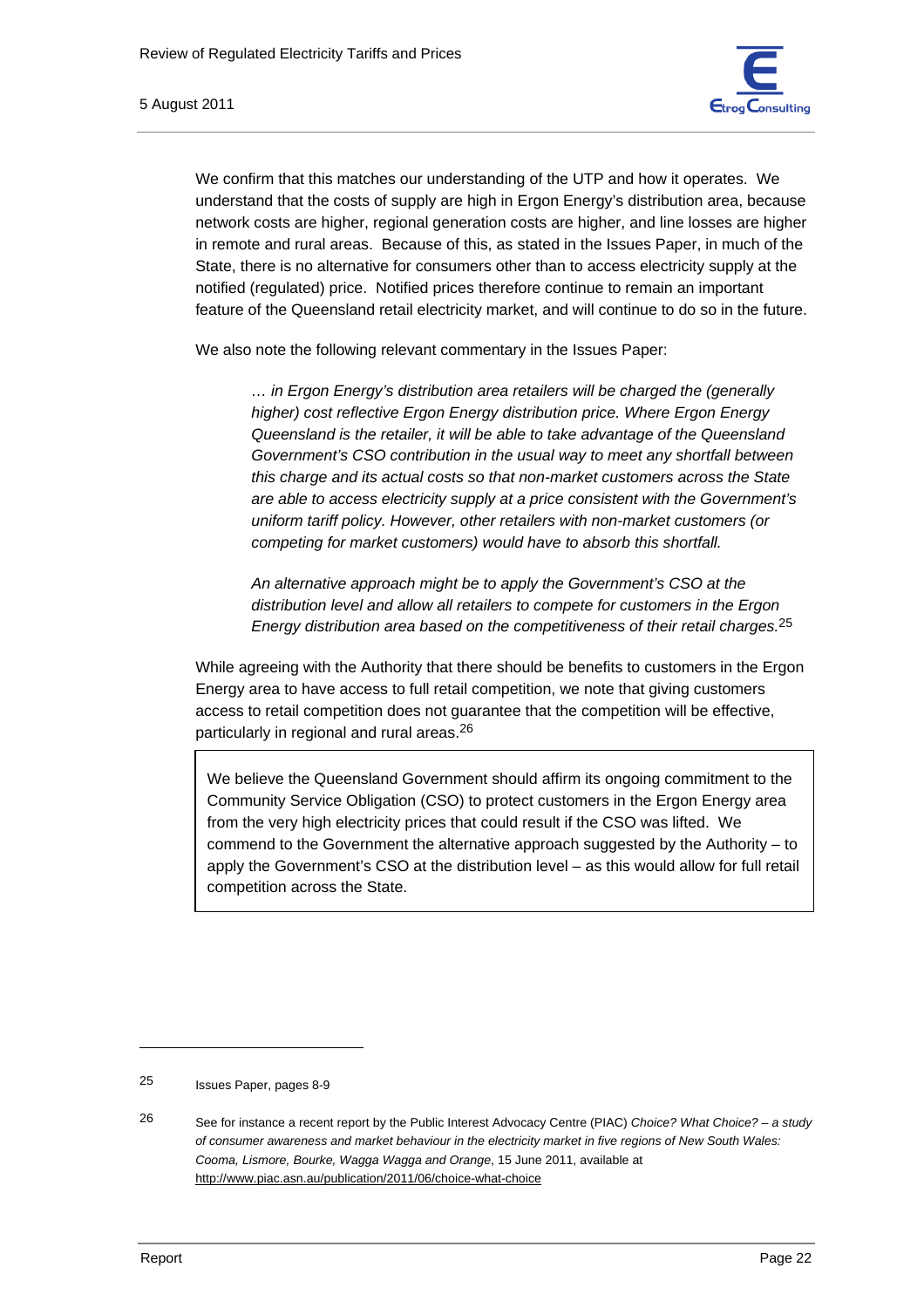

#### **5.3. ITEMISATION OF NETWORK CHARGES ON CUSTOMERS' BILLS**

The Authority reports:

*In Stage 1 of the 2009 Review, there was significant opposition from retailers to the suggestion that the network cost component of a customer's total bill should be separately identified.* 

*Retailers generally claimed that, to provide this additional piece of information to customers, would require substantial and costly billing system changes. The retailers therefore proposed that only a single bundled price be shown on customer bills.* 

*While not disputing these claims, the Authority noted that customers could be informed to some extent of the cost of the network component of their bill through the publication of the separate N and R components in the tariff schedule.* 

*Nevertheless, it remains an open question whether and how customers should be informed of the contribution of both network and retail components to their total bill.*27

We do not see any purpose to separately identifying the network component on a customer's bill. It is the total tariff that the customer has to pay. It is the total tariff that motivates the customer to modify their behaviour or usage pattern. Customers cannot opt out of one component. Separately itemising different components may serve to confuse, and will only add to costs, for no benefit.

Some customers may be curious to know how their bill is made up of various components.

We generally support customer education initiatives, and allowing customers to gain a better understanding of all aspects of how their electricity is generated, transmitted and distributed, and the roles of the various parties in the supply chain. But we do not support those initiatives if they will add significant costs to the industry that will ultimately be borne by customers for no real benefit.

#### **5.4. MAINTAINING ALIGNMENT OF RETAIL AND NETWORK TARIFFS**

We support customers being given at least one month's notice of retail tariff changes before they come into effect. One way to resolve this may be to influence the Australian Energy Regulator (AER) to approve network tariffs earlier than currently, to allow sufficient time for retail tariffs then to be set taking the approved network tariffs into account.

<sup>27</sup> Issues Paper, page 9